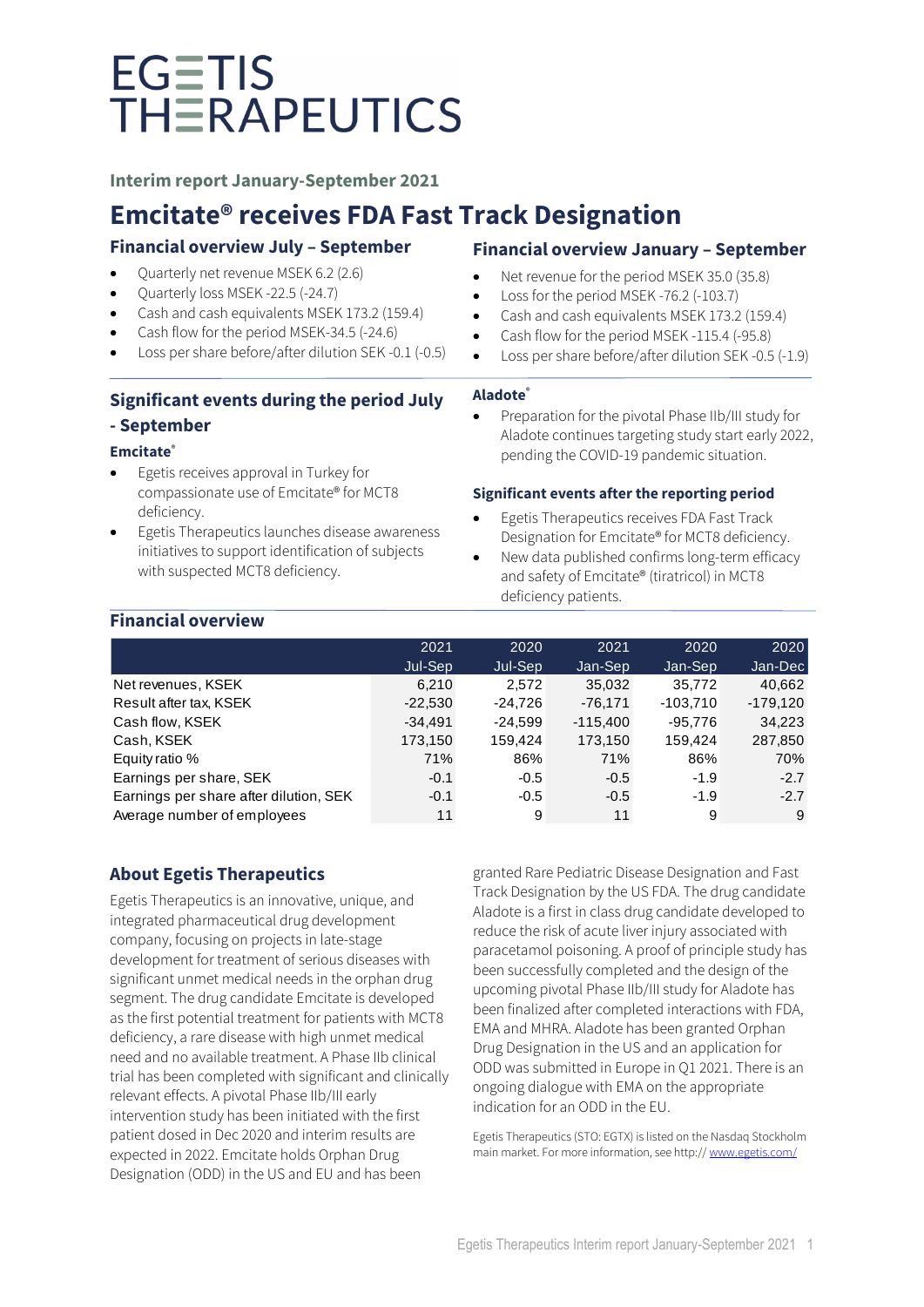### **Comments from the CEO**

In the third quarter, Egetis Therapeutics continued its good progress with lead candidate Emcitate®, while the next clinical study with Aladote® is targeting study start early 2022, pending the COVID-19 pandemic situation.

### **New data published confirms long-term efficacy and safety of Emcitate® in MCT8 deficiency patients**

In October we announced that strong data from longterm treatment, up to 6 years, of 67 patients with the company's leading drug candidate Emcitate has been published in the Journal of Clinical Endocrinology & Metabolism. The data comes from an investigatorinitiated real-life cohort study at 33 sites conducted by the Erasmus Medical Center, Rotterdam, Netherlands, where the efficacy and safety of Emcitate (tiratricol) was investigated in 67 patients with MCT8 deficiency. These long-term data confirm the positive results from our previous trial with Emcitate, TRIAC Trial I, and indicate that the beneficial effects are maintained over time, up to six years. The consistent efficacy seen across several key clinical and biochemical parameters regardless of age, further supports the use of Emcitate in the treatment of MCT8 deficiency. We are currently evaluating how this data can be used as additional evidence in forthcoming regulatory submissions of a Marketing Authorisation Application (MAA) in Europe and a New Drug Application (NDA) in the US.

### **Fast Track Designation granted for Emcitate**

In early October, the U.S. Food and Drug Administration (FDA) granted Emcitate Fast Track Designation for the treatment of MCT8 deficiency. This designation is an acknowledgement from the FDA of the importance of Emcitate to address the significant unmet medical need in MCT8 deficiency. With a Fast Track Designation come opportunities to expedite both the NDA submission and FDA's review which can enable an earlier regulatory approval of Emcitate. Emcitate, has already been granted Orphan Drug Designation (ODD) in both EU and the US, as well as a US Rare Pediatric Disease designation (RPD).

### **Patient recruitment to the TRIAC II study with Emcitate progressed well in the third quarter,**

### **and the recruitment is targeted to be completed in Q4 2021**

We continue to recruit patients to the clinical phase IIb/III study TRIAC II despite the challenging Covid-19 situation. TRIAC II is an international, open label, multi-center study in children younger than 30 months with MCT8 deficiency, conducted in both Europe and North America.

### **Emcitate supplied on compassionate use and named patient basis**

As we continue our clinical program with Emcitate, we see a continued interest from physicians across the globe to treat patients that suffer from MCT8 deficiency with our lead candidate drug. Emcitate is supplied on a named patient or compassionate use basis, following individual regulatory approval from the national regulatory agency. Compassionate use and named patient programs are mechanisms to allow early access to a medicine prior to regulatory marketing approval, granted to pharmaceuticals under development for conditions with high unmet medical needs and where no available treatment alternatives exist or are suitable.

More than 130 patients in more than 25 countries have been granted such named patient approval and are being treated with Emcitate, underlining the significant unmet medical need in this patient population and verifies the interest to treat patients that suffer from MCT8 deficiency.

In September, we received approval from the Turkish Medicines Agency for a compassionate use program of Emcitate.

### **Launch of campaign to raise awareness of MCT8 deficiency**

We are committed to help transforming and extending the lives of patients with rare diseases such as MCT8 deficiency. One important pillar in this commitment is raising disease awareness, and with this purpose we launched an awareness campaign, including the website www.mct8deficiency.com in September. In addition to other disease educational activities, e.g. at scientific and medical conferences targeting health care professionals, the website will be used for educational purposes through the expanding network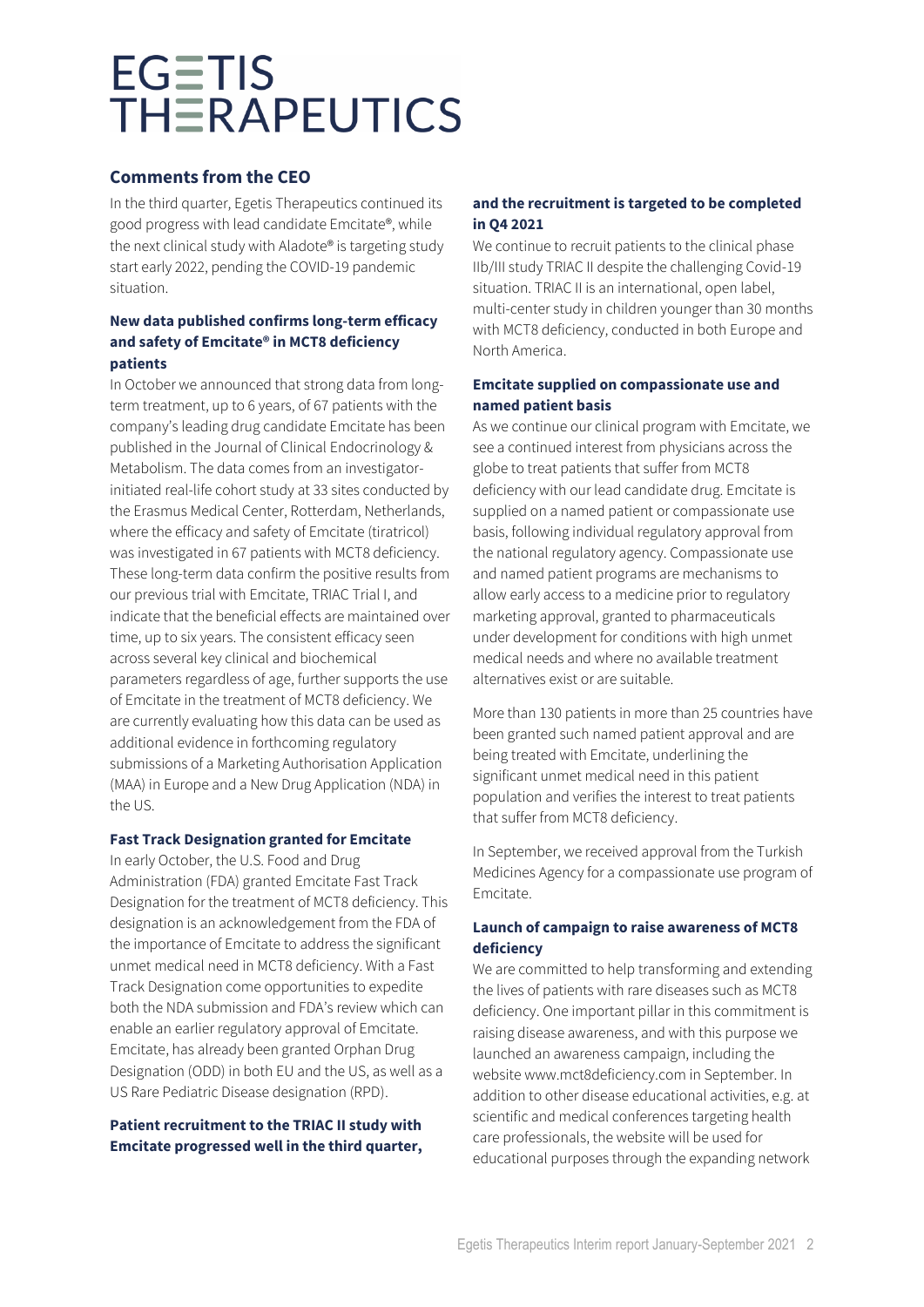of key opinion leaders, physicians and patient advocacy groups focused on MCT8 deficiency.

With these activities, we aim to shorten the time toe diagnosis of MCT8 deficiency and relieve some of the heavy burden that MCT8 deficiency places on the affected individuals and the caregivers they are heavily dependent on.

### **Preparations for the Aladote pivotal Phase IIb/III study are ongoing**

Preparations for the planned Phase IIb/III study with Aladote are ongoing in the US, UK and EU together with the selected CRO. The Covid-19 pandemic is still making it challenging to start a clinical study in an emergency/intensive care setting. Therefore, pending how the situation evolves, we expect study start will likely take place early next year.

We remain committed to the continued development of Aladote, which has the potential to be the first approved drug to benefit patients with an increased risk of liver injury, who are not adequately treated with NAC after a paracetamol overdose. Aladote has been granted ODD in the US. An application for an ODD in the EU was submitted in March, and we have an ongoing dialogue with EMA on the appropriate indication for an ODD in the EU.

### **Cash position**

We reported a cash position of approximately 173 million SEK on September 30, 2021, which is planned to finance the continued clinical development of Emcitate and Aladote.

I am grateful to employees and directors for their support and strong belief in the company. This was illustrated among other things by executives in Egetis Therapeutics acquiring additional shares in late August.

### **Looking ahead**

Our focus on our clinical candidates with their opportunity to provide treatment for patients suffering from rare and serious diseases remains firm as we shape the future of Egetis, our exciting company focusing on the orphan drug and rare disease segment. I believe we are well positioned to deliver on our projects Emcitate and Aladote and their respective development programs. I look forward to relaying news to you around the projects and the progress of Egetis Therapeutics.

Nicklas Westerholm, CEO



### **R&D Pipeline Projects**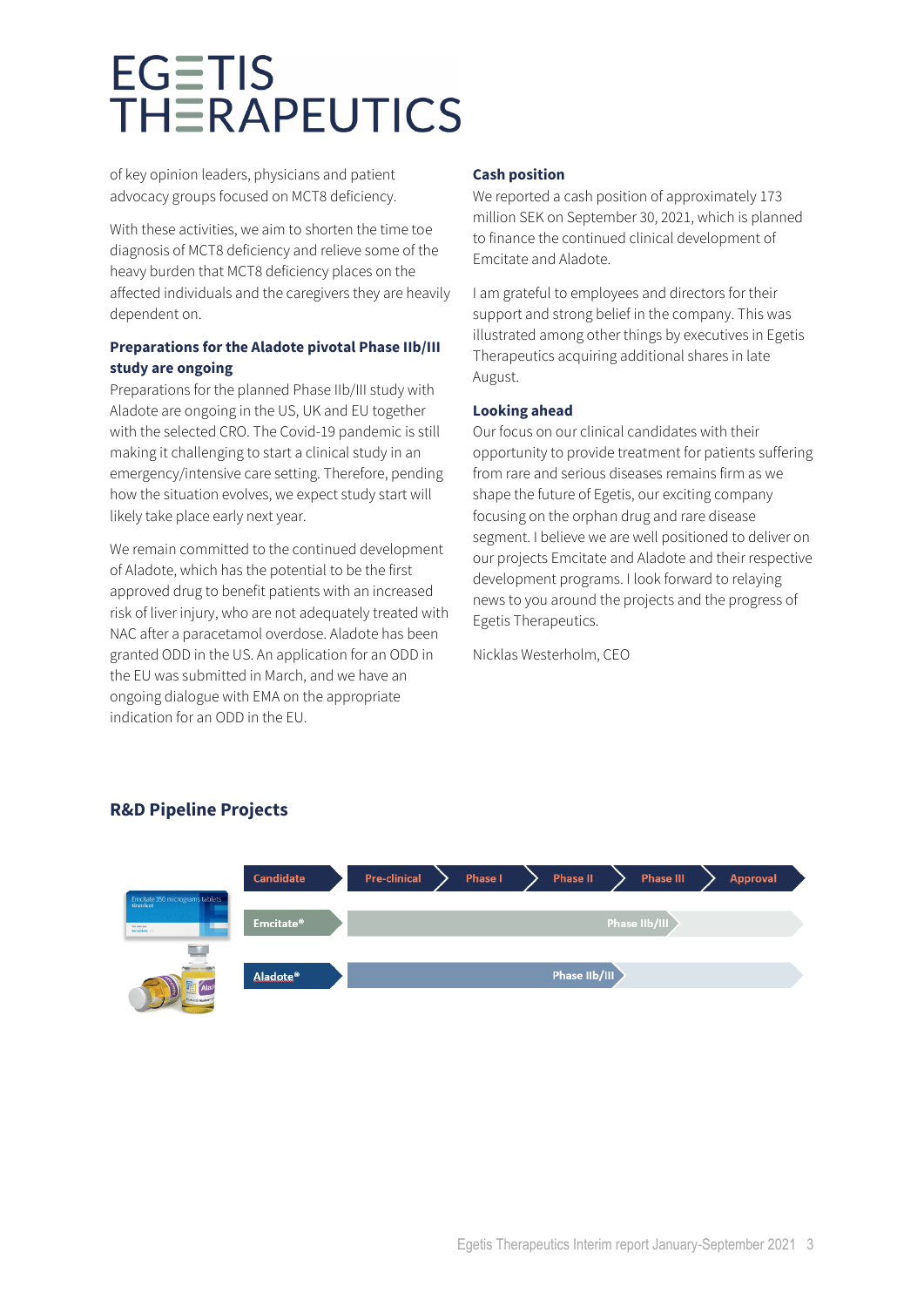### **Project updates**

### **Emcitate**

### **Events during the quarter**

Patient recruitment in the pivotal Phase IIb/III early intervention study (TRIAC II) in young patients with the drug candidate Emcitate progressed in the third quarter despite challenging Covid-19 situation. Patient recruitment is targeted to be completed in Q4 2021.

There is continued interest in the opportunity to treat MCT8 deficiency with Emcitate from physicians across the globe. Egetis supplies Emcitate on a compassionate use or named patient basis in several countries, following special approval from the national regulatory authority with more than 130 patients in more than 25 countries already getting access to Emcitate treatment.

Egetis received approval from the Turkish Medicines Agency for compassionate use of Emcitate for MCT8 deficiency.

Egetis Therapeutics launched disease awareness initiatives to support diagnosis of MCT8 deficiency.

### **Significant events after the reporting period**

The U.S. Food and Drug Administration (FDA) has granted Emcitate Fast Track Designation for the treatment of the rare genetic disease MCT8 deficiency.

Strong data from long-term treatment, up to 6 years, of 67 patients with Emcitate (tiratricol) has been published in the Journal of Clinical Endocrinology & Metabolism.

### **About Emcitate**

Emcitate is Egetis Therapeutics lead candidate drug in clinical development. It addresses MCT8 deficiency, which is a rare genetic disease with high unmet medical need and no available treatment, affecting 1:70,000 males.

Thyroid hormone is crucial for the development and metabolic state of virtually all tissues. Thyroid hormone transport across the plasma membrane is required for the hormone's metabolism and intracellular action and is facilitated by thyroid hormone transporters, including monocarboxylate transporter 8 (MCT8). Mutations in the gene for MCT8, located at the X-chromosome, cause MCT8 deficiency, also called Allan-Herndon-Dudley syndrome (AHDS) in affected males. The resulting dysfunction of MCT8 leads to impaired transport of thyroid hormone into certain cells and across the blood-brain-barrier and disruption of normal thyroid hormone regulation. This leads to a complex pattern of symptoms with neurological developmental delay and intellectual disability, accompanied by severely elevated circulating thyroid hormone concentrations which are toxic for tissues including the heart, muscle, liver and kidney and results in symptoms such as failure to thrive, cardiovascular stress, insomnia and muscle wasting, resulting in significantly shortened life expectancy.

Most patients will never develop the ability to walk or even sit independently. At present there is no approved therapy available for the treatment of MCT8 deficiency.

Emcitate was granted Orphan Drug Designation in the EU in 2017 and the US in 2019. Emcitate received US Rare Paediatric Disease Designation (RPD) in November 2020 and Fast Track Designation in the US in October 2021. Upon approval of the NDA, sponsors holding an RPD and meeting the criteria specified can apply to receive a US Rare Pediatric Disease Priority Review Voucher (PRV). A PRV provides accelerated FDA review of a subsequent new drug application for any drug candidate, in any indication, shortening time to market in the US. The voucher may also be sold or transferred to another sponsor.



A Phase IIb clinical trial (TRIAC I) in MCT8 deficiency has been completed which showed significant and clinically relevant treatment effects on key aspects of the disease. A pivotal Phase IIb/III early intervention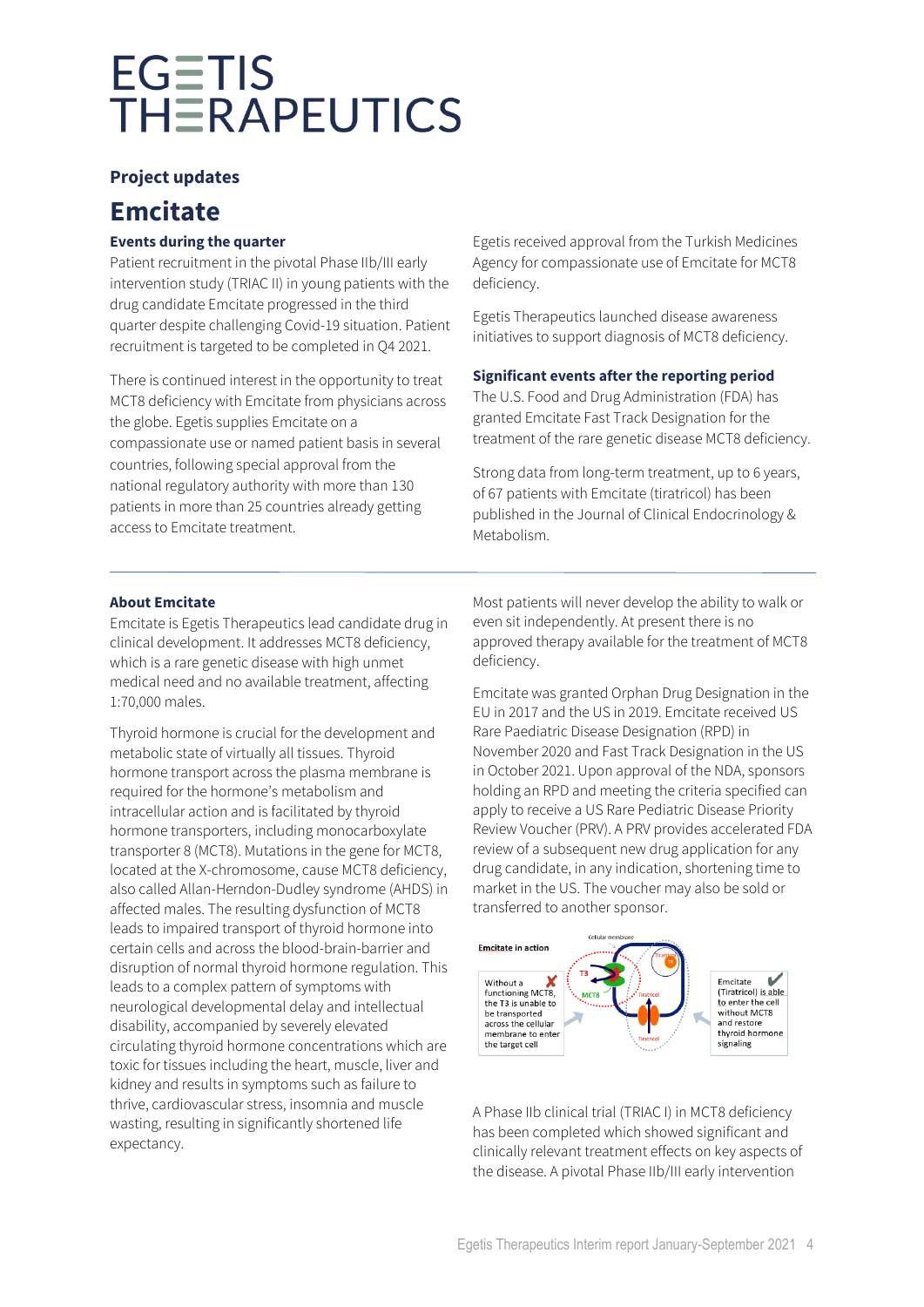study (TRIAC II) was initiated with the first patient dosed in Q4 2020. TRIAC II is an international, open label, multi-center study in children younger than 30 months with MCT8 deficiency, conducted in both Europe and North America. Patient recruitment is expected to be completed in Q4 2021. Results from an interim analysis following 12 months treatment are planned Q4 2022 and is expected to pave the way for regulatory approvals in both EU and the US in 2023/24.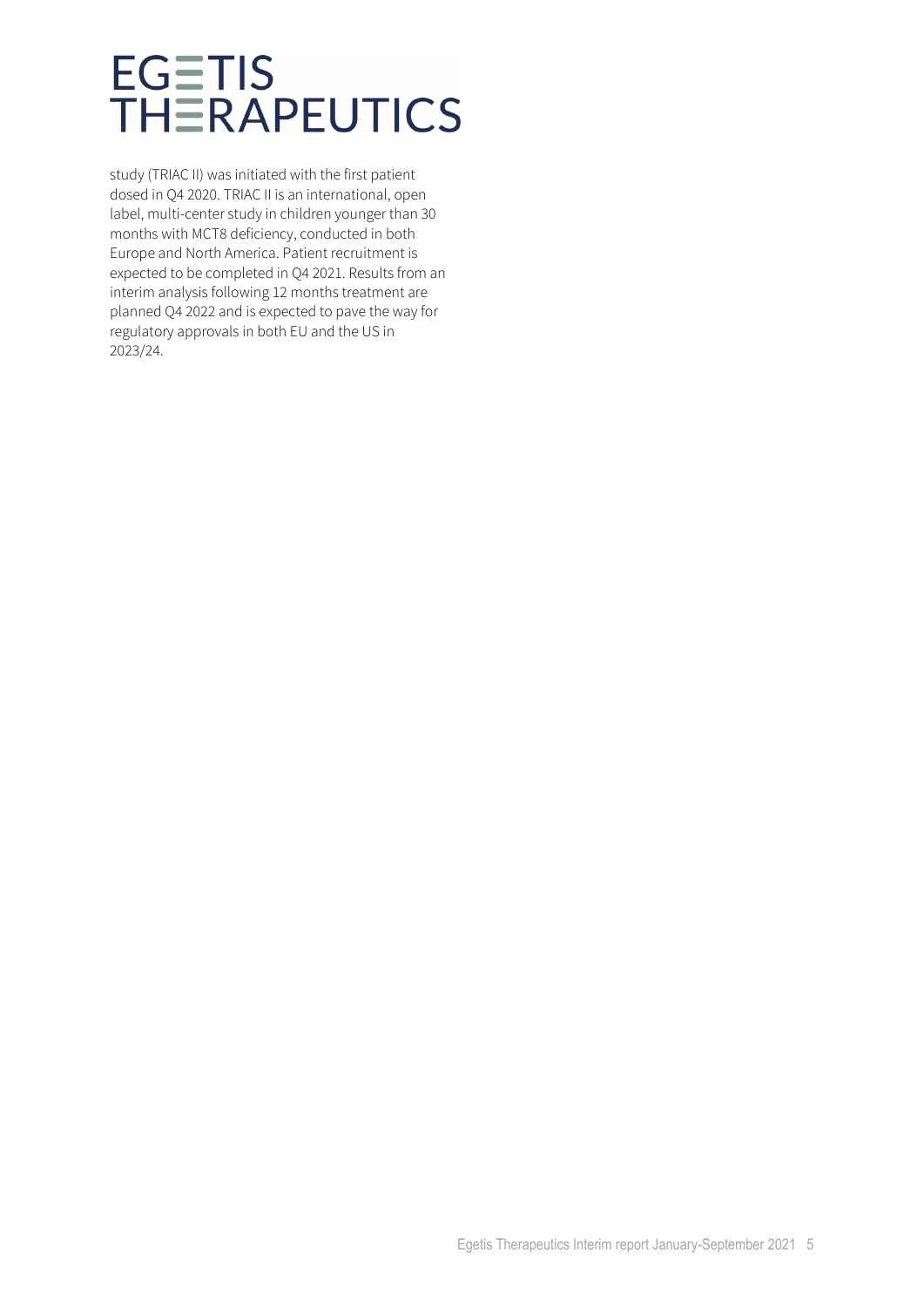### **Aladote**

### **Events during the quarter**

Preparation for the pivotal Phase IIb/III study for Aladote continues targeting study start early 2022, pending the COVID-19 pandemic situation.

### **Significant events after the reporting period**

Aladote was presented at the scientific meeting of the North American Congress of Clinical Toxicology (NACCT) on October 18, by Professor James Dear from the University of Edinburgh, UK, under the heading Clinical studies with calmangafodipir in acetaminophen overdose.

### **About Aladote**

Aladote is a "first-in-class" drug candidate with the potential to reduce the risk of acute liver injury associated with paracetamol/acetaminophen poisoning. Aladote has shown good effect in relevant preclinical models, even in the time-window when Nacetylcysteine (NAC) treatment no longer is effective. A proof of principle study in patients with paracetamol poisoning has been successfully completed. The study results established the safety and tolerability of the combination of Aladote and NAC. Further, the results indicate that Aladote may reduce liver injury in this patient population. Aladote has been granted Orphan Drug Designation in the US. An application for an ODD in the EU was submitted in March, and we have an ongoing dialogue with EMA on the appropriate indication for an ODD in the EU.

Paracetamol/acetaminophen is the most used drug in the world for the treatment of fever and pain, but also one of the most overdosed drugs – intentionally or unintentionally. Paracetamol overdose is one of the most common methods in suicide attempts. When excessive amounts of paracetamol are metabolized in the liver, the harmful metabolite NAPQI is formed, which can cause acute liver injury. The current standard of care for paracetamol poisoning (NAC) is effective if the patient seeks medical care within 8

hours of ingestion. However, NAC is substantially less effective if started more than 8 hours after the overdose.

The Phase IIb/III study is targeting patients with increased risk of liver injury, who arrive late at hospital, more than 8 hours after a paracetamol overdose, for which current standard of care, NAC, is substantially less effective. The total planned number of patients are 225, who will be enrolled in the US, UK and in at least one EU country. The study consists of two parts with an interim analysis which includes a futility analysis and dose selection where the most effective dose will be continued. Application for market approval in the US, EU and UK is planned after successful completion of the study.

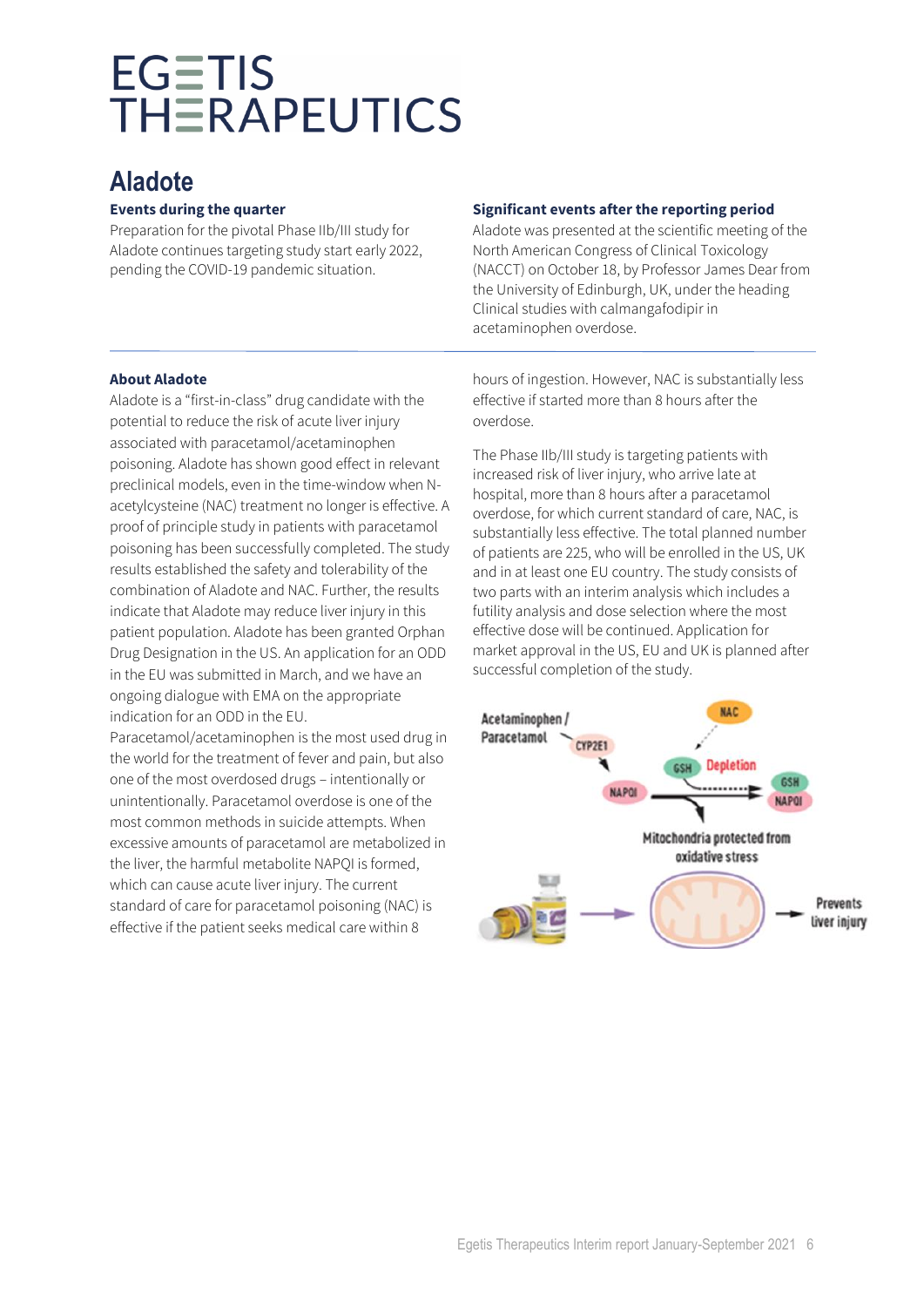### **Financial Information**

### **Interim report January – September 2021**

### **Revenue, and results**

### **Revenue**

Revenue amounted to KSEK 6,210 (2,572) during the quarter and 35,032 (35,772) for the period. Revenues consisted of Emcitate sales of KSEK 6,210 (-) during the quarter and KSEK 12,441 (-) during the period and forwarding of expenses related to PledOx to Solasia Pharma K.K (Solasia) of KSEK - (2,572) during the quarter and KSEK 22,591 (35,772) during the period.

### **Expenses**

Operating expenses amounted to KSEK 25,801 (26,893) during the quarter and KSEK 108,093 (140,771) during the period. The project expenses amounted to KSEK 13,745 (19,292) during the quarter and KSEK 70,166 (117,418) during the period. The project expenses consisted mainly of expenses due to Emcitate of KSEK 9,522 (-) and Aladote KSEK 2,700 (7,891) for the quarter and Emcitate KSEK 22,069 (-) and Aladote KSEK 16,016 (11,738) for the period. Lower projects costs in the quarter and period are due to delayed initiation of the Aladote study and the parked PledOx project.

Employee costs amounted to KSEK 6,798 (4,608) during the quarter and KSEK 19,633 (15,963) for the period.

Other external costs amounted to KSEK 2,316 (2,884) for the quarter and KSEK 10,728 (6,590) for the period. The increase is mainly due to higher auditor expenses and consultancy costs. Depreciation amounted to KSEK 669 (53) for the quarter and KSEK 1,783 (159) for the period. The depreciation during the period derives from amortization of licences with KSEK 825 (-), depreciation of right-of-use assets with KSEK 930 (159) and depreciation of equipment with KSEK 28 (-). Other operating expenses amounted to KSEK 353 (56) for the quarter and 425 (643) for the period.

### **Results**

Operating results amounted to KSEK -19,591 (-24,322) for the quarter and KSEK -73,061 (-104,999) for the period. Net financial items amounted to KSEK -2,939 (-404) for the quarter and KSEK -3,110 (1,289) for the period and consists mainly of fair value changes to the

RTT contingent consideration due to changes in exchange rates and discount period. The booked higher amount is a non-cash item. Results after financial items amounted to KSEK -22,530 (-24,726) for the quarter and KSEK -76,171 (-103,710) for the period. Result per share before and after dilution amounted to SEK -0.1 (-0.5) for the quarter and SEK -0.5 (-1.9) for the period both before and after dilution.

### **Financial position**

### **Cash**

Cash as of September 30, 2021, amounted to KSEK 173,150 (159,424).

### **Cash flow**

Cash flow from operating activities amounted to KSEK -30,951 (-24,546) for the quarter and KSEK -104,131 (-95,616) for the period. Total Cash flow amounted to KSEK -34,491 (-24,599) for the quarter and KSEK -115,400 (-95,776) for the period. Cash flow from operating activities is driven by costs related to the projects. Cash flow from investment activities amounted to KSEK -4,651 (-) during the period of which KSEK 3,750 are due to deferred purchase price of RTT and KSEK 116 are due to acquisition of equipment. Cash flow from financing activities amounted to KSEK -6,617 (-160) for the period and are mainly due to amortization of loans.

### **Equity and equity ratio**

As of September 30, 2021, equity amounted to KSEK 554,410 (141,433). Shareholders' equity per share amounted to SEK 3.4 (2.6), at the end of the period. The company's equity ratio was 71 (86) %.

### **Debt and receivables**

As of September 30, 2021, non-current liabilities amounted to KSEK 188,167 (86). These consists mainly of liabilities that derive from the acquisition of RTT as deferred tax liability of KSEK 119,847 (-) and other long-term liabilities of KSEK 68,320 (86). Current liabilities amount to KSEK 34,800 (22,481) of which other liabilities amount to KSEK 15,194 (856) and accounts payable amount to KSEK 8,795 (3,904).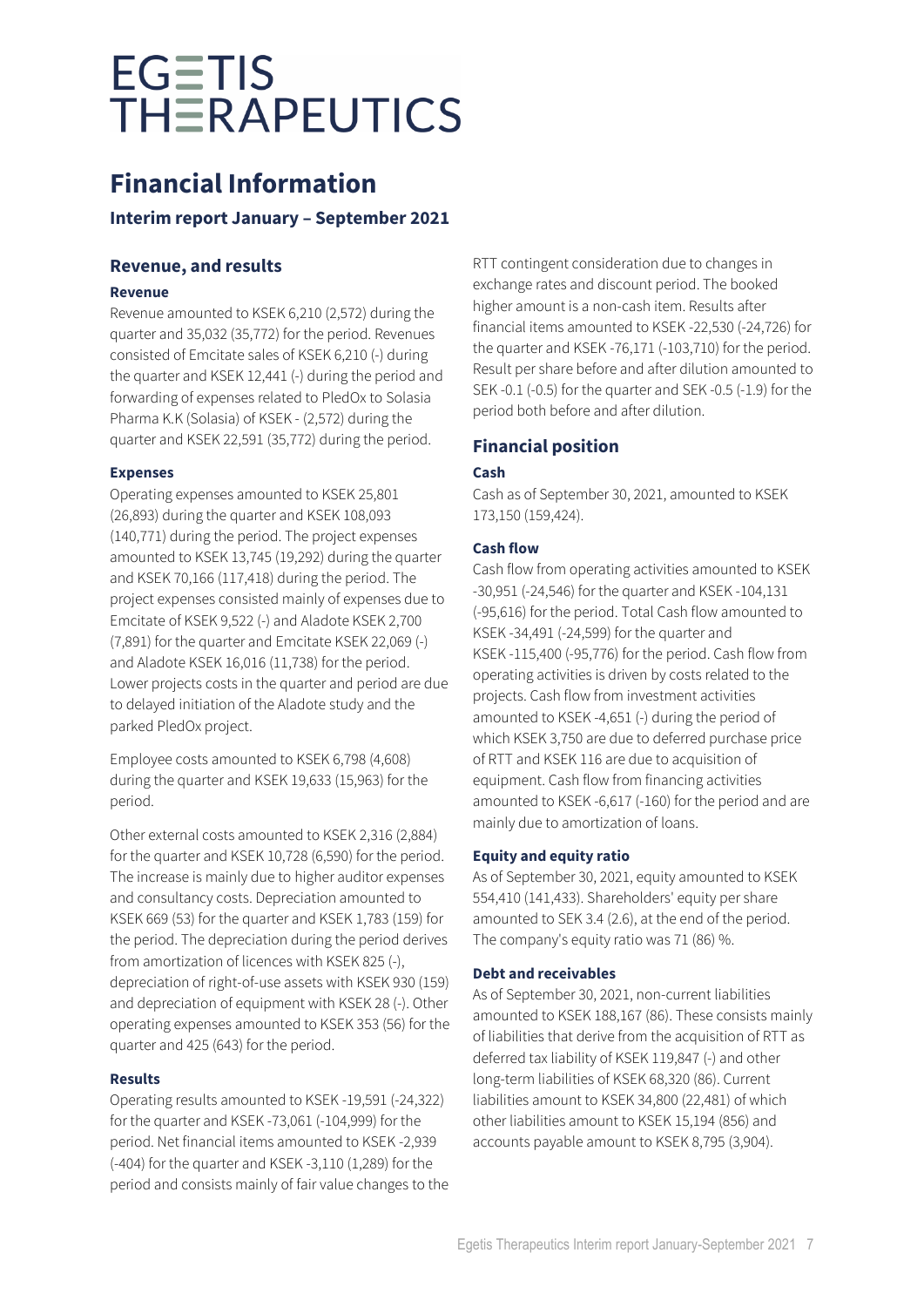#### **Investments, tangible and intangible assets**

As of September 30, 2021, non-current assets amounted to KSEK 593,949 (81). The major difference vs prior period is the acquisition of RTT during 2020 where KSEK 581,784 of the acquisition value were classified as non-current intangible assets. No significant investments were allocated to tangible assets.

### **Shares**

The number of shares as of September 30, 2021, were 165,068,560 (53,533,321). The number of shareholders were 6,777 as of September 30, 2021. The ten largest shareholders hold 64.15 % of outstanding shares. Egetis Therapeutics shares are listed on Nasdaq Stockholm's main market.

### **Stock option plan and warrant programs Information regarding existing incentive programs.**

The average share price during the period have been lower than the subscription prices of the programs and plans. Hence no dilution has been recognized to the shareholders.

Full utilization of options and warrants approved by the AGM would increase the number of shares with 11,293,100 to a total of 176,361,660.

### **Employee Stock option plan 2021/2025**

The 2021 Annual General Meeting resolved on a 2021/2025 stock option plan of 5,000,000 stock options for employees of Egetis Therapeutics, of which 4,900,000 ESOPs were granted to the employees as of September 30, 2021.

To ensure the delivery of shares to participants in the company's incentive programs as well as to cover social security contributions when the share awards and employee options are exercised, the Parent Company has issued 6,571,000 warrants to its subsidiary Egetis Therapeutics Incentive AB.

### **Employee Stock option plan 2020/2024**

The 2020 Annual General Meeting resolved on a 2020/2024 stock option plan of 3,000,000 stock options for employees of PledPharma (previous company name), of which 2,900,000 ESOPs were granted to the employees as of September 30, 2021 and 2,400,000 are outstanding.

To ensure the delivery of shares to participants in the company's incentive programs as well as to cover social security contributions when the share awards and employee options are exercised, the Parent Company has issued 3,942,600 warrants to its subsidiary PledPharma I AB (previous company name).

### **Warrant program 2018/2021**

The 2018 Annual General Meeting resolved on a warrant program to the employees in Egetis Therapeutics of 779,500 warrants where each warrant entails the right to subscribe for one (1) new share in the company at a subscription price of SEK 26 per share. 779,500 warrants have been granted to by employees in the warrant program 2018/2021. The CEO holds 193,703 of the warrants in the warrant program 2018/2021.

### **Employees**

Number of employees as of September 30, 2021, were 12 (7) persons, 7 women and 5 men.

### **Parent company**

The parent company's revenues for the quarter amounted to KSEK 5,645 (2,572) and for the period to KSEK 32,552 (35,772). Sales during the period consist of KSEK 22,591 (35,772) due to forwarding of expenses related to PledOx to Solasia. Other income for the quarter amounted to KSEK 5,645 (-) and for the period to KSEK 9,961 (-). Other income for the period consisted of KSEK 7,133 (-) management fees invoiced to the subsidiary RTT and KSEK 2,828 (-) are forwarding of expenses to RTT.

Operating expenses amounted to KSEK 14,791 (26,094) during the quarter and KSEK 81,655 (139,972) for the period. The project expenses amounted to KSEK 5,211 (19,292) for the quarter and KSEK 50,956 (117,418) during the period. Lower projects costs in the quarter and period are due to delayed initiation of the Aladote study and the parked PledOx project.

The parent company's result after financial net amounted to KSEK -12,151 (-23,925) for the quarter and -52,223 (-102,906) for the period.

Financial non-current assets amount to KSEK 490,952 (50) and other non-current liabilities amount to KSEK 63,152 (86). Increases in comparison to prior period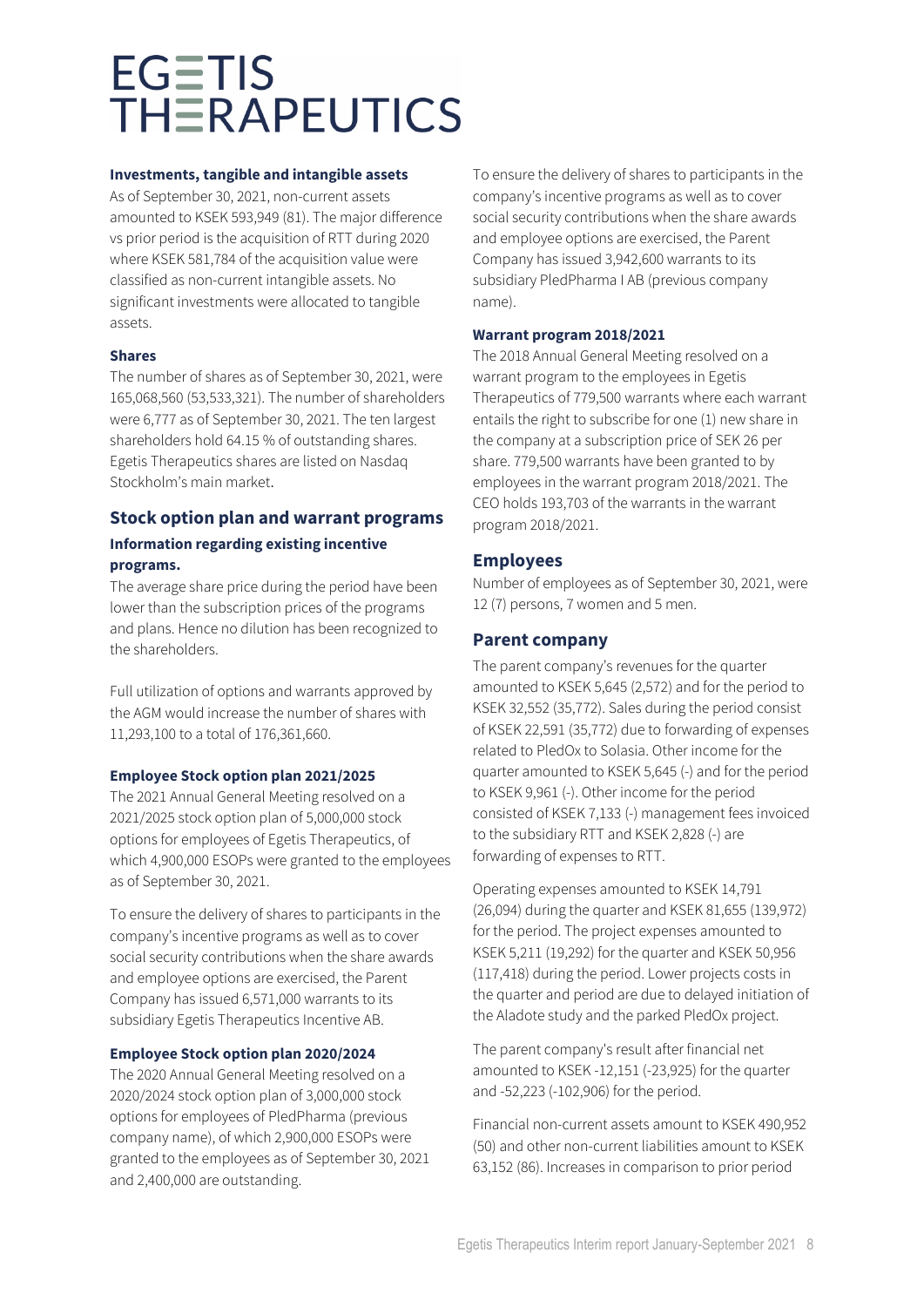are due to the acquisition of RTT during 2020. Increases to previous quarter are due to fair value changes of the RTT acquisition.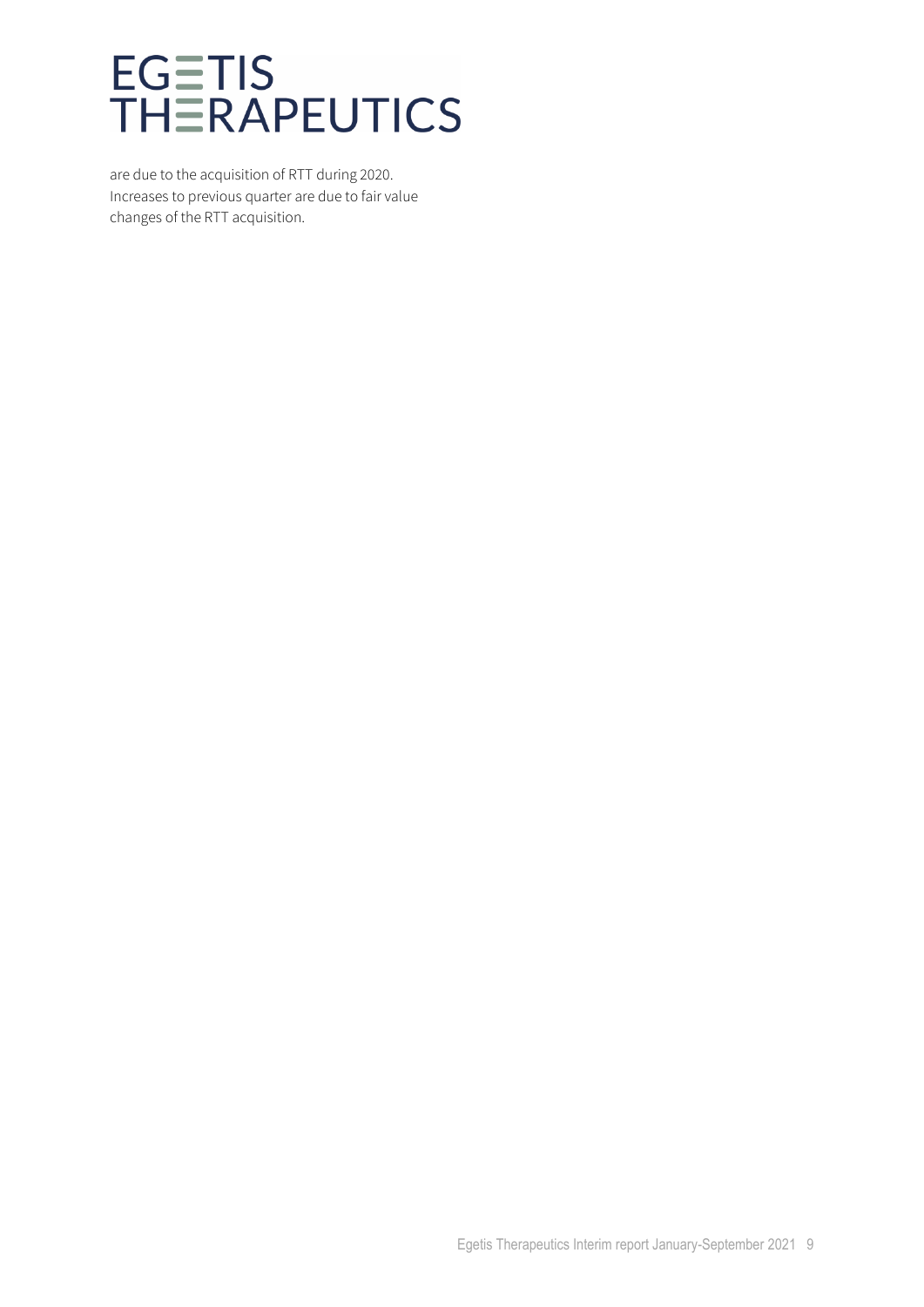### **Consolidated statement of comprehensive income**

| <b>KSEK</b>                               | 2021           | 2020           | 2021        | 2020       | 2020        |
|-------------------------------------------|----------------|----------------|-------------|------------|-------------|
|                                           | <b>Jul-Sep</b> | <b>Jul-Sep</b> | Jan-Sep     | Jan-Sep    | Jan-Dec     |
|                                           |                |                |             |            |             |
| Revenue                                   |                |                |             |            |             |
| Revenues                                  | 6,210          | 2,572          | 35,032      | 35,772     | 40,662      |
| Other operating income                    |                |                |             |            |             |
|                                           | 6,210          | 2,572          | 35,032      | 35,772     | 40,662      |
| <b>Operating expenses</b>                 |                |                |             |            |             |
| Costs of sales of goods                   | $-1,921$       |                | $-5,358$    |            | $-1,895$    |
| Project costs                             | $-13,745$      | $-19,292$      | $-70,166$   | $-117,418$ | $-183,276$  |
| Other external costs                      | $-2,316$       | $-2,884$       | $-10,728$   | $-6,590$   | $-11,097$   |
| Employee costs                            | $-6,798$       | $-4,608$       | $-19,633$   | $-15,963$  | $-22,151$   |
| Depreciation and impairment               | $-669$         | $-53$          | $-1,783$    | $-159$     | $-395$      |
| Other operating expenses                  | $-353$         | -56            | $-425$      | -643       | $-243$      |
| Sum operating expenses                    | $-25,801$      | $-26,893$      | $-108,093$  | $-140,771$ | $-219,057$  |
| <b>Operating results</b>                  | $-19,591$      | $-24,322$      | $-73,061$   | -104,999   | $-178,395$  |
|                                           |                |                |             |            |             |
| <b>Financial items</b>                    |                |                |             |            |             |
| Finance income                            | 748            | 44             | 577         | 1,298      | 163         |
| Finance expense                           | $-3,687$       | $-448$         | $-3,687$    | -9         | $-888$      |
| Sum financial items                       | $-2,939$       | $-404$         | $-3,110$    | 1,289      | -725        |
| Results after financial net               | $-22,530$      | -24,726        | $-76,171$   | $-103,710$ | -179,120    |
|                                           |                |                |             |            |             |
| Tax                                       |                |                |             |            |             |
| <b>Results after tax</b>                  | $-22,530$      | $-24,726$      | $-76,171$   | $-103,710$ | $-179, 120$ |
|                                           |                |                |             |            |             |
| Statement of comprehensive income         |                |                |             |            |             |
| Other comprehensive income                |                |                |             |            |             |
| Comprehensive income for the period       | $-22,530$      | $-24,726$      | $-76,171$   | $-103,710$ | $-179, 120$ |
|                                           |                |                |             |            |             |
| Net earnings and comprehensive            |                |                |             |            |             |
| income is entirely attributable to parent |                |                |             |            |             |
| company shareholders                      |                |                |             |            |             |
|                                           |                |                |             |            |             |
| <b>Share Data</b>                         |                |                |             |            |             |
| Number of shares at the end of period     | 165,068,560    | 53,533,321     | 165,068,560 | 53,533,321 | 165,068,560 |
| Average number of shares during period    | 165,068,560    | 53,533,321     | 165,068,560 | 53,533,321 | 67,391,206  |
| Earnings per share before dilution (SEK)  | $-0.1$         | $-0.5$         | $-0.5$      | $-1.9$     | $-2.7$      |
| Earnings per share after dilution (SEK)   | $-0.1$         | $-0.5$         | $-0.5$      | $-1.9$     | $-2.7$      |
| Equity per average number of shares       | 3.4            | 2.6            | 3.4         | 2.6        | 9.3         |
| Equity per average number of shares       | 3.4            | 2.6            | 3.4         | 2.6        | 9.3         |
| after dilution                            |                |                |             |            |             |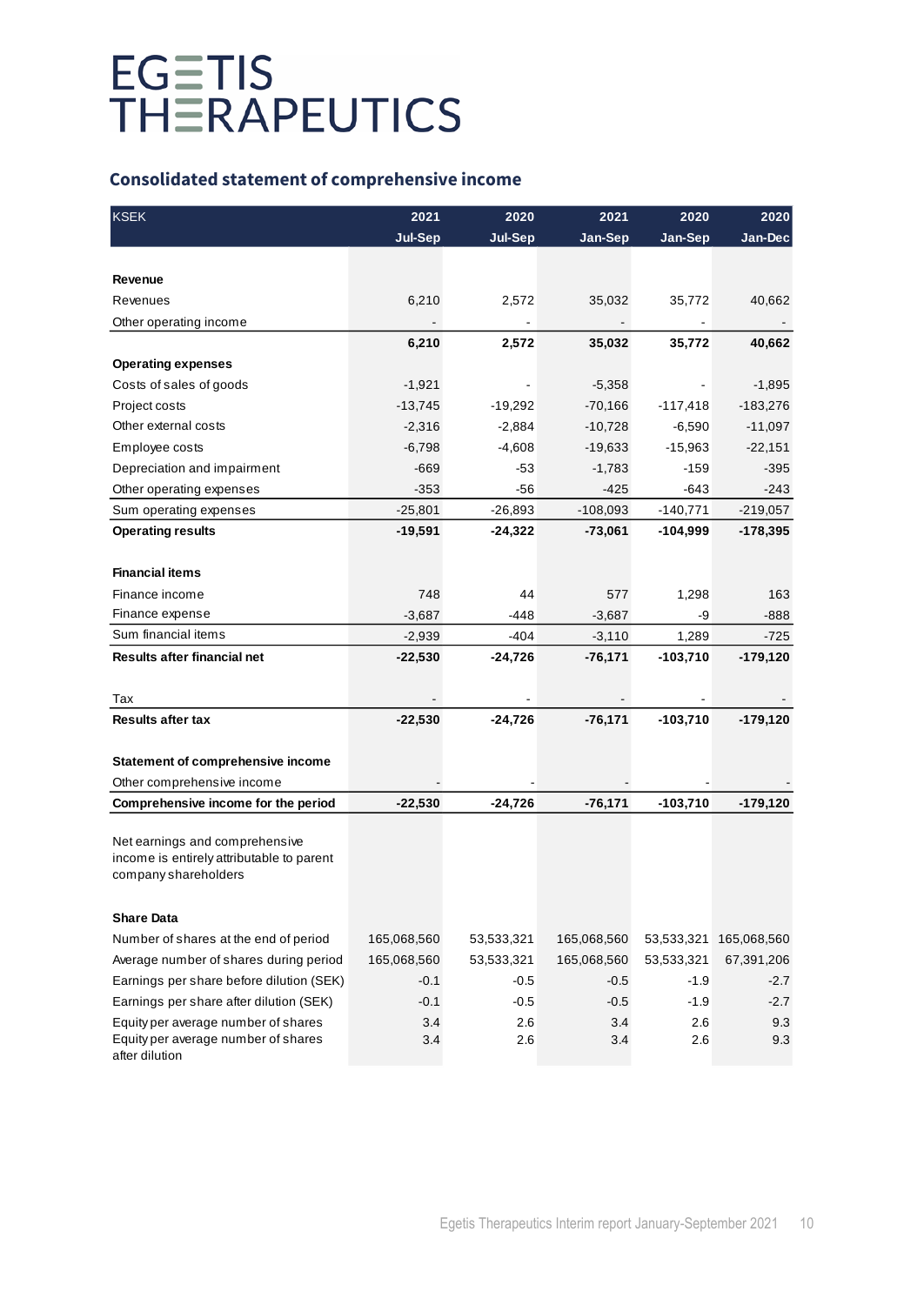### **Consolidated statement of financial position**

| <b>KSEK</b>                          | 9/30/2021  | 9/30/2020      | 12/31/2020 |
|--------------------------------------|------------|----------------|------------|
| <b>ASSETS</b>                        |            |                |            |
| <b>Non-current assets</b>            |            |                |            |
| Research and development costs       | 581,784    |                | 581,784    |
| Licences                             | 6,760      |                | 7,571      |
| Right-of-use assets                  | 4,470      | 81             | 4,666      |
| Equipment                            | 150        |                | 75         |
| Financial non-current assets         | 785        |                |            |
| <b>Total non-current assets</b>      | 593,949    | 81             | 594,097    |
| <b>Current assets</b>                |            |                |            |
| Inventories                          | 964        |                | 3,138      |
| Accounts receivables                 | 4,903      | 471            | 3,883      |
| Other receivables                    | 1,784      | 803            | 2,960      |
| Prepaid expenses and accrued income  | 2,627      | 3,221          | 2,039      |
| Cash and bank balance                | 173,150    | 159,424        | 287,850    |
| <b>Total current assets</b>          | 183,428    | 163,918        | 299,871    |
| <b>Total assets</b>                  | 777,377    | 164,000        | 893,967    |
| <b>KSEK</b>                          | 9/30/2021  | 9/30/2020      | 12/31/2020 |
| <b>Equity</b>                        |            |                |            |
| Share capital                        | 8,688      | 2,818          | 8,688      |
| Other capital contributions          | 1,262,837  | 705,551        | 1,262,837  |
| Reserves                             | 1,402      |                | 448        |
| Accumulated loss including net loss  | $-718,516$ | -566,936       | $-642,346$ |
|                                      |            |                |            |
| <b>Total equity</b>                  | 554,410    | 141,433        | 629,627    |
| <b>Non-current liabilities</b>       |            |                |            |
| Deferred tax liabilities             | 119,847    |                | 119,847    |
| Other non-current liabilities        | 67,933     | 86             | 74,242     |
| Provisions                           | 387        | $\overline{a}$ | 109        |
| <b>Total non-current liabilities</b> | 188,167    | 86             | 194,198    |
| <b>Current liabilities</b>           |            |                |            |
| Accounts payable                     | 8,795      | 3,904          | 15,611     |
| Other liabilities                    | 15,194     | 856            | 14,542     |
| Accrued expenses and deferred income | 10,811     | 17,721         | 39,988     |
| <b>Total current liabilities</b>     | 34,800     | 22,481         | 70,141     |
| <b>Total equity and liabilities</b>  | 777,377    | 164,000        | 893,967    |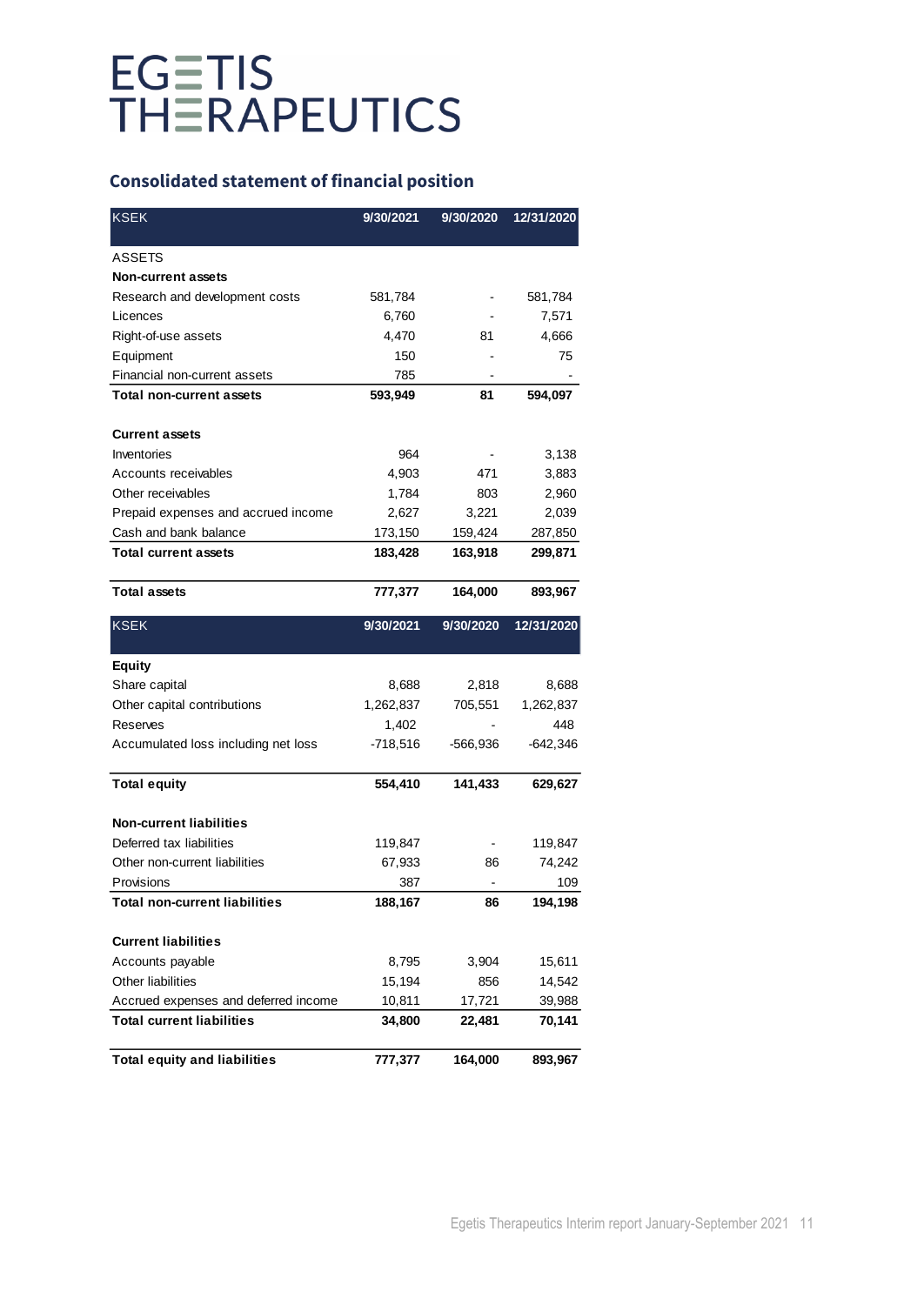### **Consolidated statement of cash flows**

| <b>KSEK</b>                                        | 2021           | 2020           | 2021        | 2020       | 2020       |
|----------------------------------------------------|----------------|----------------|-------------|------------|------------|
|                                                    | <b>Jul-Sep</b> | <b>Jul-Sep</b> | Jan-Sep     | Jan-Sep    | Jan-Dec    |
| <b>OPERATING ACTIVITIES</b>                        |                |                |             |            |            |
| Result after financial net                         | $-22,530$      | $-24,726$      | $-76,171$   | $-103,710$ | $-179,120$ |
| Adjustments for non-cash items                     | 4,084          | 715            | 6,112       | 421        | 2,430      |
| Tax paid                                           |                |                |             |            |            |
| Cash flow from operating activities before changes | $-18,446$      | $-24,012$      | $-70,058$   | $-103,289$ | $-176,690$ |
| in working capital                                 |                |                |             |            |            |
| Cash flow from changes in working capital          |                |                |             |            |            |
| Increase/decrease in operating receivables         | 19,989         | 4,105          | 1,742       | 10,355     | 16,428     |
| Increase/decrease in operating liabilities         | $-32,494$      | $-4,640$       | $-35,815$   | $-2,682$   | 25,624     |
| Cash flow from changes in working capital          | $-12,506$      | $-535$         | $-34,073$   | 7,673      | 42,052     |
|                                                    |                |                |             |            |            |
| Cash flow from operating activities                | $-30,951$      | $-24,546$      | $-104, 131$ | $-95,616$  | $-134,639$ |
|                                                    |                |                |             |            |            |
| <b>INVESTING ACTIVITIES</b>                        |                |                |             |            |            |
| Acquisition of subsidiaries, net cash required     | $-1,250$       |                | $-3,750$    |            | $-59,520$  |
| Investment in financial assets                     | $-5$           |                | $-785$      |            |            |
| Purchase of property, plant and equipment          |                |                | $-116$      |            | $-24$      |
| Cash flow from investing activities                | $-1,255$       |                | $-4,651$    |            | $-59,543$  |
|                                                    |                |                |             |            |            |
| <b>FINANCING ACTIVITIES</b>                        |                |                |             |            |            |
| New share issue                                    |                |                |             |            | 250,750    |
| Cost new share issue                               |                |                |             |            | $-22,130$  |
| Repayment of loans                                 | $-1,875$       |                | $-5,625$    |            |            |
| Repayment of leases                                | $-410$         | -53            | $-992$      | $-160$     | $-215$     |
| Cash flow from financing activities                | $-2,285$       | -53            | $-6,617$    | $-160$     | 228,405    |
|                                                    |                |                |             |            |            |
| Cash flow for the period                           | $-34,491$      | $-24,599$      | $-115,400$  | $-95,776$  | 34,223     |
|                                                    |                |                |             |            |            |
| Balance at beginning of period                     | 206,631        | 184,470        | 287,850     | 255,101    | 255,101    |
| Change in cash                                     | $-34,491$      | $-24,599$      | $-115,400$  | $-95,776$  | 34,223     |
| Exchange rate difference in cash                   | 1,010          | $-446$         | 699         | 99         | $-1,473$   |
| <b>CASH BALANCE AT THE END OF THE PERIOD</b>       | 173,150        | 159,424        | 173,150     | 159,424    | 287,850    |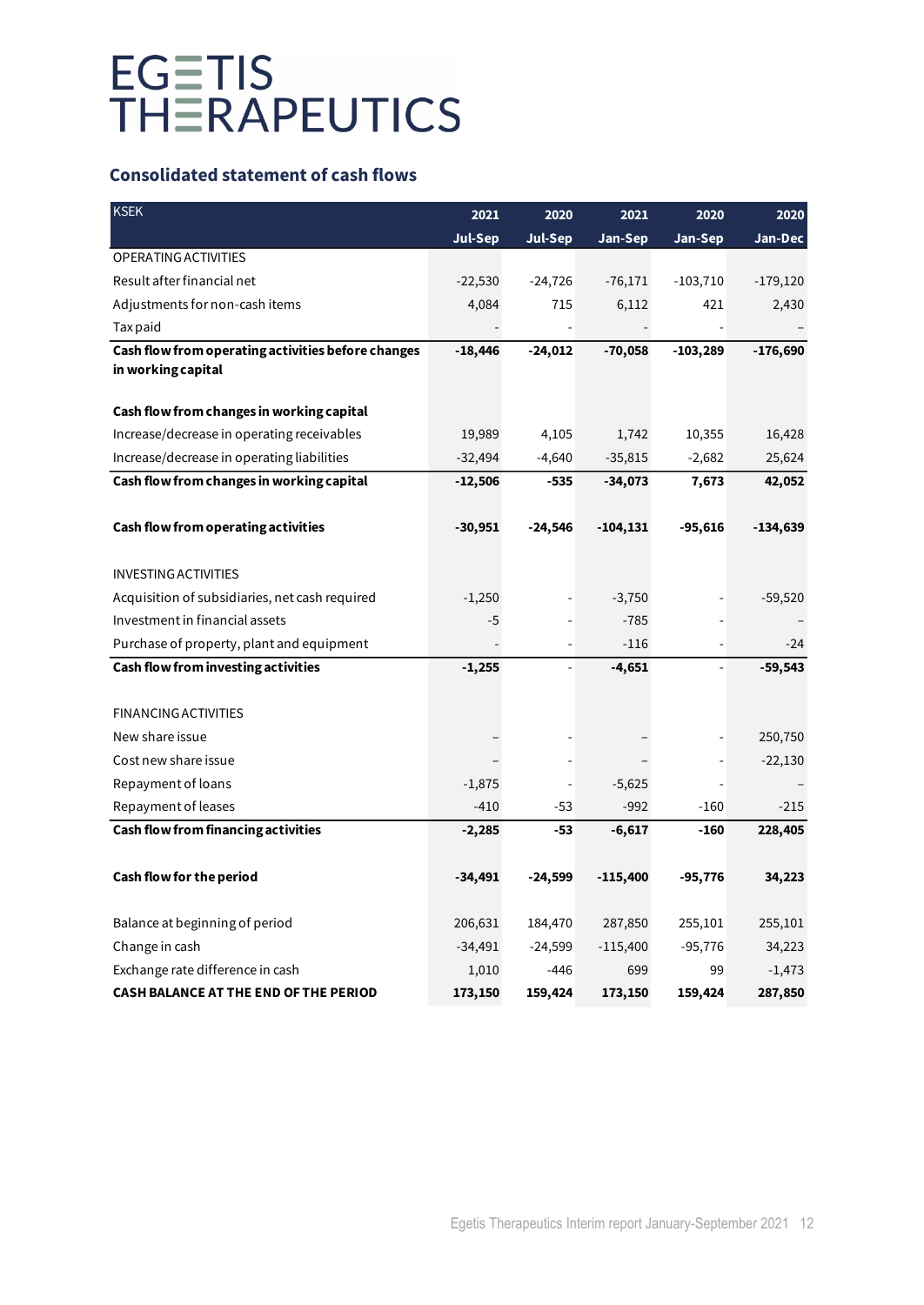### **Consolidated statement of changes in equity**

| <b>KSEK</b>                                                                 | Share capital | Other capital | Accumulated loss incl. net | Other reserves | <b>Total equity</b> |
|-----------------------------------------------------------------------------|---------------|---------------|----------------------------|----------------|---------------------|
|                                                                             |               | contributions | results for the period     |                |                     |
| Opening balance 20210101                                                    | 8,688         | 1,262,837     | $-642,346$                 | 448            | 629,627             |
| Comprehensive income for the period<br>Costs due to share-based payments of |               |               | $-76,171$                  |                | $-76,171$           |
| employee stock option plan                                                  |               |               |                            | 954            | 954                 |
| Closing balance 20210930                                                    | 8,688         | 1,262,837     | $-718,516$                 | 1,402          | 554,410             |
| Opening balance 20200101                                                    | 2,818         | 705,278       | $-463,227$                 |                | 244,876             |
| Incentive program/New share issue                                           |               | 273           |                            |                | 273                 |
| Comprehensive income for the period                                         |               |               | $-103,710$                 |                | $-103,710$          |
| Closing balance 20200930                                                    | 2,818         | 705,551       | -566,936                   |                | 141,433             |
| Opening balance 20200101                                                    | 2,818         | 705,278       | -463,220                   |                | 244,876             |
| Comprehensive income for the period                                         |               |               | -179,120                   |                | $-179,120$          |
| Transactions with shareholders                                              |               |               |                            |                |                     |
| Issue in kind                                                               | 3,356         | 331,454       |                            |                | 334,810             |
| New share issue                                                             | 2,514         | 248,236       |                            |                | 250,750             |
| Cost new share issue                                                        |               | $-22,130$     |                            |                | $-22,130$           |
| Costs due to share-based payments of                                        |               |               |                            |                |                     |
| employee stock option plan                                                  |               |               |                            | 448            | 448                 |
| Closing balance 20201231                                                    | 8,688         | 1,262,837     | $-642,346$                 | 448            | 629,627             |

### **Consolidated key ratios**

The key ratios below are useful to those who read the financial statements and a complement to other performance targets in evaluating strategic investment implementation and the Group's ability to achieve financial goals and commitments.

| <b>KSEK</b>                                               | 2021        | 2020       | 2020                   |
|-----------------------------------------------------------|-------------|------------|------------------------|
|                                                           | jan-sep     | jan-sep    | jan-dec                |
| Equity                                                    | 554,410     | 141,433    | 629,627                |
| Equity ratio %                                            | 71%         | 86%        | 70%                    |
| Return on equity %                                        | neg.        | neg.       | neg.                   |
| Number of shares at the end of the period                 | 165,068,560 |            | 53,533,321 165,068,560 |
| Number of shares at the end of the period after dilution  | 165,068,560 | 53,533,321 | 165.068.560            |
| Average number of shares during the period                | 165,068,560 | 53,533,321 | 67,391,206             |
| Average number of shares during the period after dilution | 165,068,560 | 53,533,321 | 67,391,206             |

| <b>Share Data</b>                                                  |        |        |        |
|--------------------------------------------------------------------|--------|--------|--------|
| Earnings per share                                                 | $-0.5$ | $-1.9$ | $-2.7$ |
| Earnings per share after dilution                                  | $-0.5$ | $-1.9$ | $-2.7$ |
| Cash flow from operating activities                                | $-0.6$ | $-1.8$ | $-0.8$ |
| Equity per average number of shares                                | 3.4    | 2.6    | 9.3    |
| Equity per average number of shares after dilution                 | 3.4    | 2.6    | 9.3    |
| Dividend                                                           |        |        |        |
| Average number of employees                                        | 11     | 9      | 9      |
| *Effect from dilution is not considered when results are negative. |        |        |        |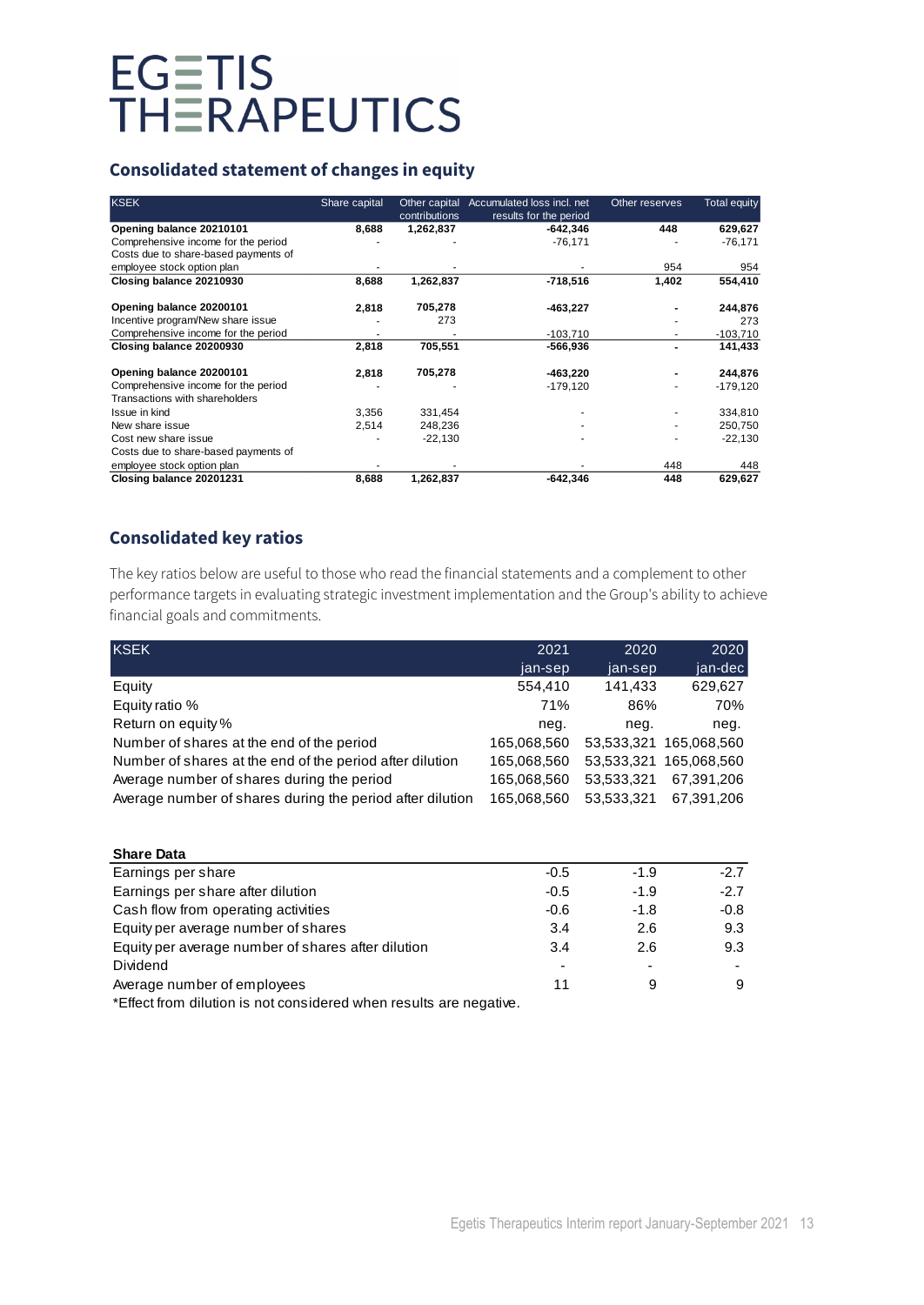### **Parent company - income statement**

| <b>KSEK</b>                        | 2021           | 2020           | 2021      | 2020       | 2020        |
|------------------------------------|----------------|----------------|-----------|------------|-------------|
|                                    | <b>Jul-Sep</b> | <b>Jul-Sep</b> | Jan-Sep   | Jan-Sep    | Jan-Dec     |
|                                    |                |                |           |            |             |
| <b>Revenue</b>                     |                |                |           |            |             |
| Revenues                           |                | 2,572          | 22,591    | 35,772     | 38,935      |
| Other operating income             | 5,645          |                | 9,961     |            | 332         |
|                                    | 5,645          | 2,572          | 32,552    | 35,772     | 39,267      |
| <b>Operating expenses</b>          |                |                |           |            |             |
| Project costs                      | $-5,211$       | $-19,292$      | $-50,956$ | $-117,418$ | $-169,422$  |
| Other external costs               | $-2,456$       | $-2,137$       | $-10,626$ | $-5,949$   | $-9,806$    |
| Employee costs                     | $-6,798$       | $-4,608$       | $-19,676$ | $-15,963$  | $-22,152$   |
| Depreciation and impairment        | $-12$          |                | $-28$     |            | $-1$        |
| Other operating expenses           | $-315$         | $-56$          | $-370$    | $-643$     | $-290$      |
| Sum operating expenses             | $-14,791$      | $-26,094$      | $-81,655$ | $-139,972$ | $-201,670$  |
| <b>Operating results</b>           | $-9,146$       | $-23,522$      | $-49,104$ | $-104,199$ | $-162,403$  |
|                                    |                |                |           |            |             |
| <b>Financial items</b>             |                |                |           |            |             |
| Finance income                     | 683            | 44             | 568       | 1,298      | 163         |
| Finance expense                    | $-3,687$       | $-448$         | $-3,687$  | -6         | $-885$      |
| Sum financial items                | $-3,004$       | $-404$         | $-3,119$  | 1,293      | $-722$      |
| <b>Results after financial net</b> | $-12,151$      | $-23,925$      | $-52,223$ | $-102,906$ | $-163, 125$ |
|                                    |                |                |           |            |             |
| Appropriations                     |                |                | $-23,000$ |            |             |
| Tax                                |                |                |           |            |             |
| <b>Results after tax</b>           | $-12,151$      | $-23,925$      | $-75,223$ | $-102,906$ | $-163, 125$ |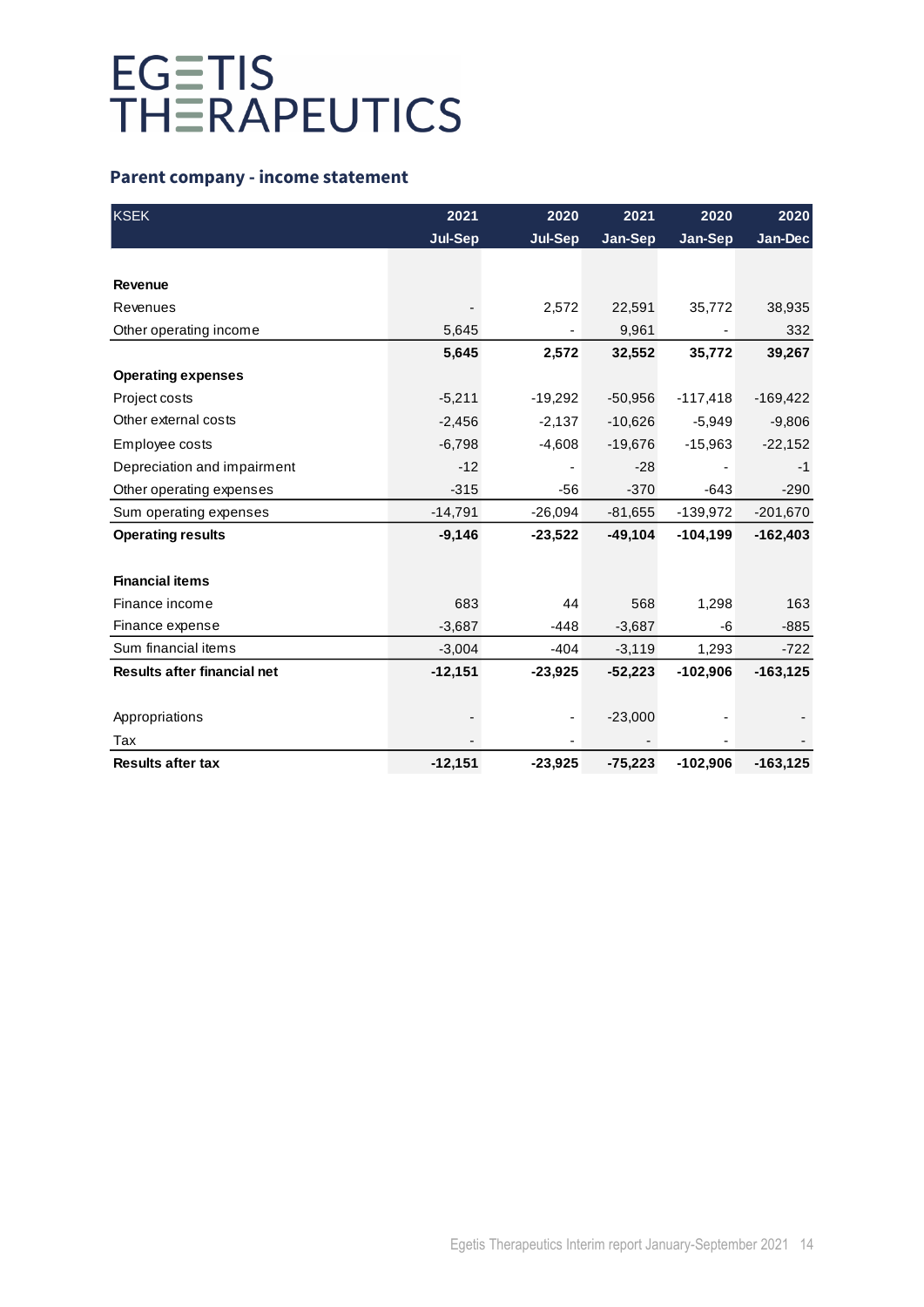### **Parent company - balance sheet**

| <b>KSEK</b>                          | 9/30/2021 | 9/30/2020 | 12/31/2020  |
|--------------------------------------|-----------|-----------|-------------|
| <b>ASSETS</b>                        |           |           |             |
| <b>Non-current assets</b>            |           |           |             |
| Equipment                            | 111       |           | 23          |
| Financial non-current assets         | 490,952   | 50        | 490,172     |
| <b>Total non-current assets</b>      | 491,063   | 50        | 490,195     |
| <b>Current assets</b>                |           |           |             |
| Accounts receivables                 |           | 471       | 2,470       |
| Other receivables                    | 581       | 802       | 2,266       |
| Prepaid expenses and accrued income  | 2,356     | 4,022     | 1,135       |
| Cash and bank balance                | 158,551   | 159,125   | 285,830     |
| <b>Total current assets</b>          | 161,489   | 164,420   | 291,701     |
| <b>Total assets</b>                  | 652,552   | 164,470   | 781,896     |
| <b>KSEK</b>                          | 9/30/2021 | 9/30/2020 | 12/31/2020  |
| <b>Equity</b>                        |           |           |             |
| <b>Restricted Equity</b>             |           |           |             |
| Share capital                        | 8,688     | 2,818     | 8,688       |
| Non-restricted equity                |           |           |             |
| Share premium reserve                | 636,235   | 162,820   | 799,360     |
| Reserves                             | 1,402     | 273       | 448         |
| Net loss for the period              | $-75,223$ | $-23,925$ | $-163, 125$ |
| <b>Total equity</b>                  | 571,102   | 141,986   | 645,371     |
| <b>Non-current liabilities</b>       |           |           |             |
| Other non-current liabilities        | 63,153    | 86        | 63,216      |
| Provisions                           | 387       |           | 109         |
| Total non-current liabilities        | 63,540    | 86        | 63,325      |
| <b>Current liabilities</b>           |           |           |             |
| Liabilities to group company         |           |           | 19,209      |
| Accounts payable                     | 6,417     | 3,904     | 10,755      |
| Other liabilities                    | 5,905     | 773       | 5,840       |
| Accrued expenses and deferred income | 5,588     | 17,721    | 37,396      |
| <b>Total current liabilities</b>     | 17,910    | 22,399    | 73,199      |
| <b>Total equity and liabilities</b>  | 652,552   | 164,470   | 781,896     |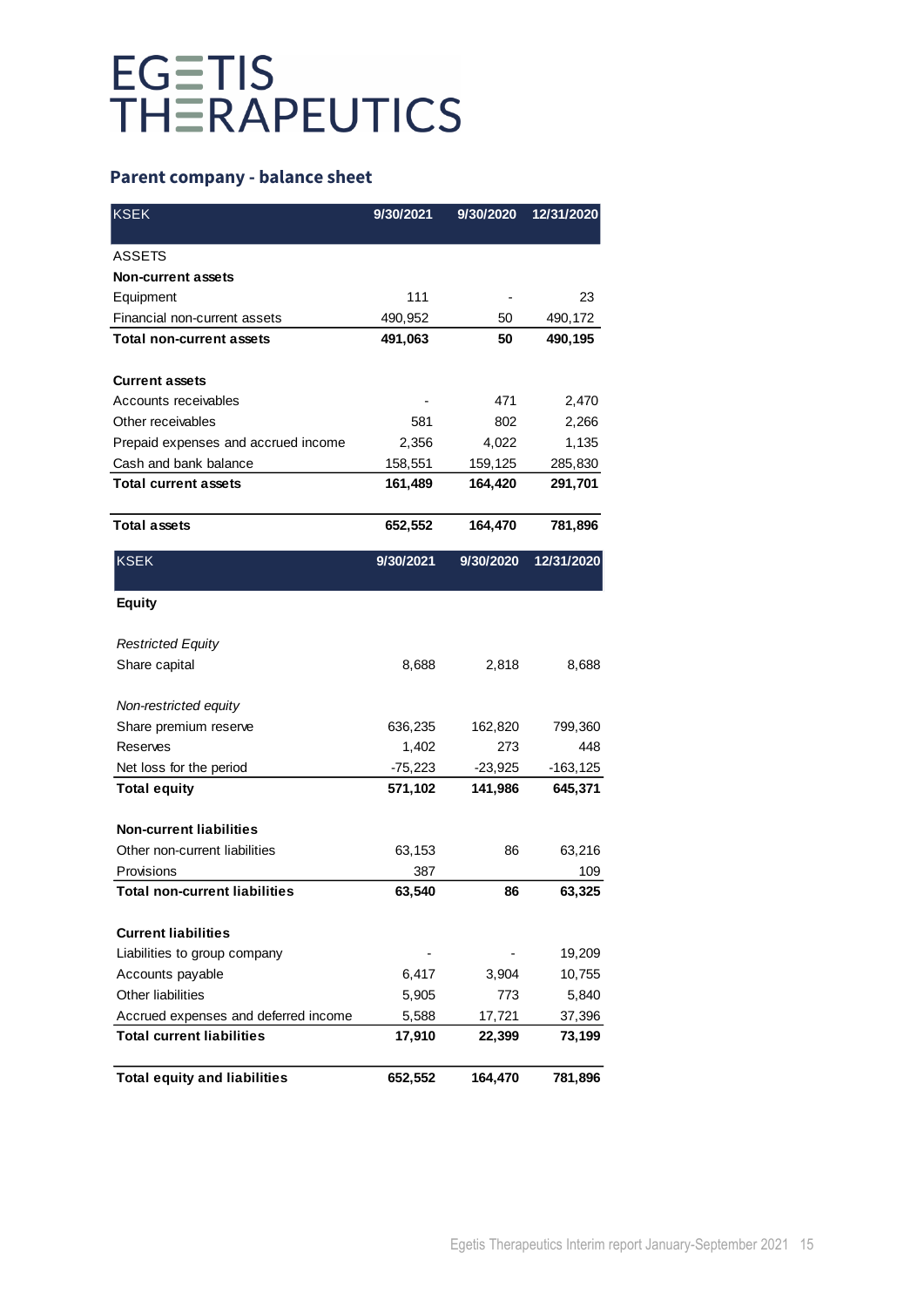### **Notes**

### **Note 1 - Accounting principles**

Egetis Therapeutics applies International Financial Reporting Standards (IFRS) as adopted by the EU. This report is prepared in accordance with IAS 34 Interim Financial Reporting and the Annual Accounts Act and should be read together with the Egetis Therapeutics consolidated financial statements for the year ended December 31, 2020. The interim report does not include all disclosures that would otherwise be required in a complete set of financial statements. Applied accounting principles and calculation methods are the same as in the latest annual report for 2020. Some amendments to existing standards became applicable from January 1, 2021, however none of these have a material impact on the consolidated financial statements or accounting policies. The parent company and the Group's accounting currency is SEK. All the numbers in this interim report are, if nothing else is stated, presented in thousands SEK.

The preparation of interim reports requires certain critical accounting estimates to be made. Furthermore, company management is required to make assessments when applying accounting principles. See the Group's accounting principles in the annual report 2020 regarding more information on estimates and assessments.

#### **Parent company**

The parent company Egetis Therapeutics AB (publ.) prepares financial reports in accordance with the Swedish Financial Reporting Board's recommendation RFR 2 Accounting for Legal Entities and the Swedish Annual Accounts Act. The parent company applies the exception from application of IFRS 16 Leases. Leasing costs are charged to profit and do not impact the balance sheet. Lease payments are recognized on a straight-line basis over the term of the lease. The parent company accounts the acquisition costs of group entities as participation in group entities under financial non-current assets and not through the income statement.

#### **Operating risks**

All business operations involve risk. Risks may be company specific or due to events in the external environment and may affect a certain industry or market. The group is, among others, exposed to the following operational and financial risks.

### Operational risks:

Pharmaceutical development, Manufacturing, Regulatory, Commercialization, Competition and Market Acceptance and Intellectual property.

### Financial risks:

Foreign currency, Need of working capital, General market risk, Credit and Interest rate risks. A more detailed description of Group's risk exposure is included in Egetis Therapeutics 2020 Annual Report, note 3. There are no major changes in the Group's risk exposure in 2021 compared with 2020.

#### **COVID-19 uncertainties**

The impact of the coronavirus outbreak for Egetis Therapeutics and its operations has so far been limited. Egetis Therapeutics is closely monitoring the developments and is evaluating the extent to which this may affect operations in the short and long term. Therefore, Egetis Therapeutics continue to carefully monitor the impact of the Covid-19 pandemic and take every precaution to ensure that staff, collaborators, and study participants are safe and stay well, while progressing our clinical studies with high data quality. Due to the ongoing Covid-19 pandemic, it is challenging to start a clinical study in an emergency/intensive care setting. Other risks and uncertainties that the company currently have identified are recruitment of patients in the ongoing Emcitate study.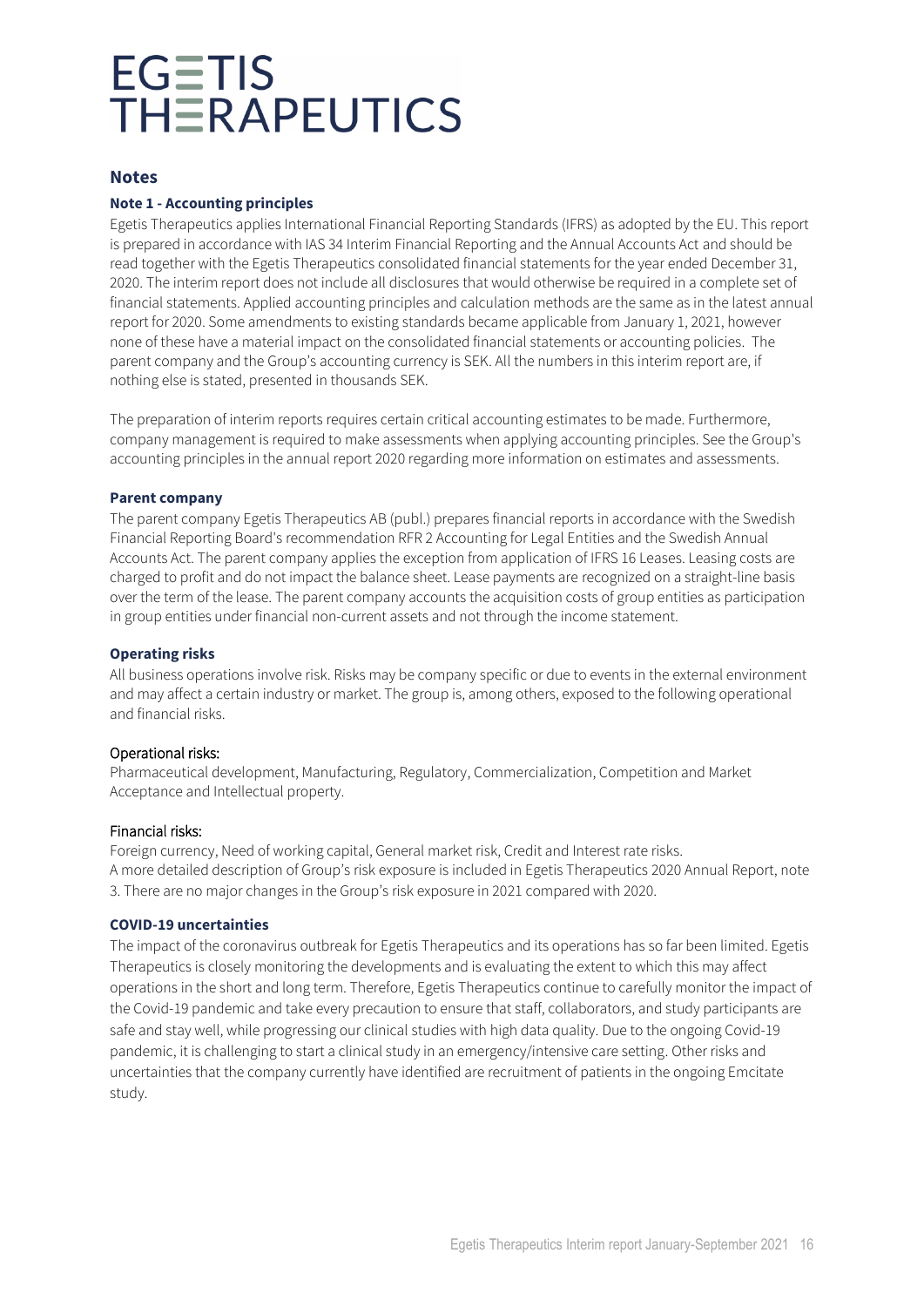#### **Note 2 – Additional information**

Other information in accordance with IAS 34.16A are found on pages before the income statement and statement of comprehensive income. Information on earnings, cash flow and financial position, see page 8. For events after the period, see page 1.

### **Note 3 – Financial assets and liabilities**

All financial assets and liabilities are measured at amortized costs except liability due to contingent considerations. Liability due to contingent considerations price are classified as level 3 in the fair value hierarchy. The liability due to contingent considerations is based on the market and sector practice methodology, net present valuation of pharmaceutical projects in research and development phase. The valuation is based on several different assumptions such as pricing, growth rate, exchange rates, market share, probabilities and discount rate.

| <b>KSEK</b>                                           | <b>Non-current</b> | <b>Current</b> | Total   |  |
|-------------------------------------------------------|--------------------|----------------|---------|--|
| Group September 30, 2021                              |                    |                |         |  |
| FINANCIAL ASSETS MEASURED AT                          |                    |                |         |  |
| AMOR TISIED COST                                      |                    |                |         |  |
| Financial non-current assets                          | 785                |                | 785     |  |
| Accounts receivable                                   | $\sim$             | 4,903          | 4,903   |  |
| Cash                                                  | $\blacksquare$     | 173,150        | 173,150 |  |
| <b>Total financial assets</b>                         | 785                | 178,053        | 178,838 |  |
| FINANCIAL LIABLILITIES MEASURED AT FAIR               |                    |                |         |  |
| VALUE THROUGH PROFIT AND LOSS                         |                    |                |         |  |
| Contingent cons ideration                             | 61,903             |                | 61,903  |  |
| <b>Total</b>                                          | 61,903             |                | 61,903  |  |
| FINANCIAL LIABILITIES MEASURED AT<br>AMOR TISIED COST |                    |                |         |  |
| Lease liabilities                                     | 2.905              | 1,614          | 4,519   |  |
| Accounts payable                                      |                    | 8,795          | 8,795   |  |
| Deferred purchase price                               | 1.250              | 5,000          | 6.250   |  |
| Other liabilities                                     | 1.875              | 7,500          | 9.375   |  |
| Total                                                 | 6,030              | 22,909         | 28,939  |  |
| <b>Total financial liabilities</b>                    | 67,933             | 22,909         | 90,842  |  |
| Group September 30, 2020                              |                    |                |         |  |
| FINANCIAL ASSETS MEASURED AT                          |                    |                |         |  |
| AMOR TISIED COST                                      |                    |                |         |  |
| Accounts receivable                                   |                    | 471            | 471     |  |
| Cash                                                  |                    | 159,424        | 159,424 |  |
| <b>Total financial assets</b>                         |                    | 159,895        | 159,895 |  |
|                                                       |                    |                |         |  |
| FINANCIAL LIABILITIES MEASURED AT<br>AMOR TISIED COST |                    |                |         |  |
| Leas e liablilities                                   | ٠                  | 82             | 82      |  |
| Accounts payable                                      |                    | 3,904          | 3.904   |  |
| Other liabilities                                     |                    | $\blacksquare$ |         |  |
| <b>Total</b>                                          |                    | 3,987          | 3,987   |  |
| <b>Total financial liabilities</b>                    |                    | 3,987          | 3,987   |  |

Contingent consideration (see page 7)- expected future values are discounted to present value. No significant changes to the valuation methods, input data or assumptions have been made during 2021. The most critical valuation parameters are forecasted sales growth, future operating margins, probability of success and date of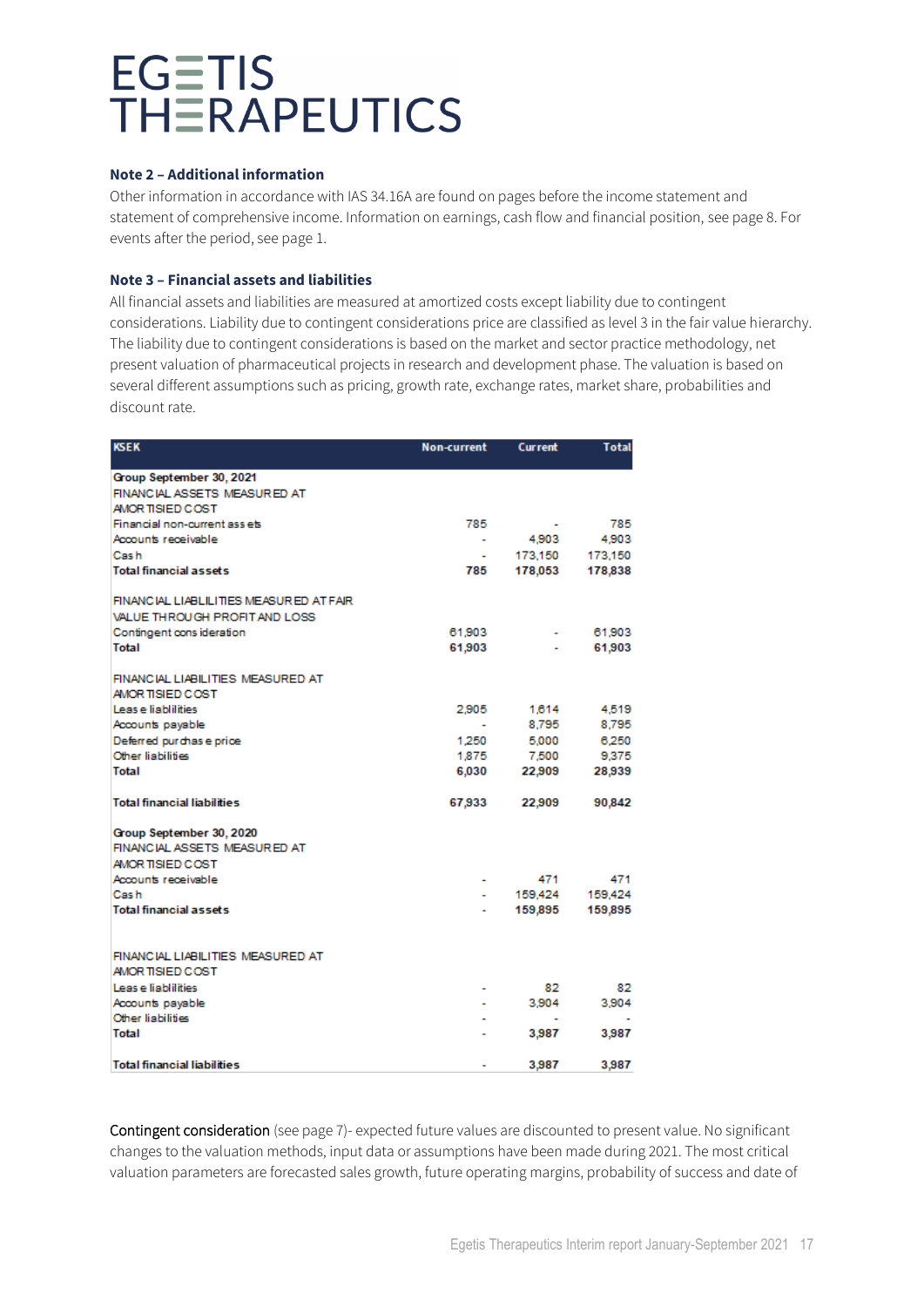launch. Market practice discount rate of 10% has been applied. Fair value changes are due to changes in exchange rates and discount period. The company estimates market approval to 2023/2024.

| <b>KSEK</b>                  |        | 9/30/2021 9/30/2020 |
|------------------------------|--------|---------------------|
| Opening balance, January 1st | 58.216 |                     |
| Fair value changes           | 3.687  |                     |
| <b>Closing balance</b>       | 61,903 |                     |

No financial assets or liabilities have been reclassified between the valuation categories. The fair value of financial assets and liabilities that are valued at amortised cost is deemed to essentially correspond to their fair value.

### **Note 4 – Segments**

As of April 1, 2019, the group has categorized and identified two independent segments of development for calmangafodipir, PledOx and Aladote. As a result of the acquisition of RTT the segment report has been expanded with Emcitate. These three segments are independent R&D projects for which the chief operating decision maker in the company allocates company resources. The PledOx revenues consists of forwarding of expenses for the Asian part of the POLAR studies. Emcitate revenues are due to Named Patient Use (NPU) of the drug candidate.

The table below specify revenues and costs attributed to PledOx and Aladote and Emcitate. The PledOx project has been parked and will only be presented were relevant comparison numbers are necessary.

| 2021<br>Jul-Sep                                           |          |          |                         | 2020<br>Jul-Sep |                                  |                                                           |           |          |                              |                                |
|-----------------------------------------------------------|----------|----------|-------------------------|-----------------|----------------------------------|-----------------------------------------------------------|-----------|----------|------------------------------|--------------------------------|
| <b>KSEK</b>                                               |          |          | PledOx Aladote Emcitate | Common          | <b>Sum</b>                       | <b>KSEK</b>                                               |           |          | <b>PledOx Aladote Common</b> | <b>Sum</b>                     |
| Revenues                                                  | ۰        | ٠        | 6,210                   | ٠               | 6,210                            | Revenues                                                  | 2,572     | ٠        | ٠                            | 2,572                          |
| Costs of goods sold                                       |          | ٠        | $-1,921$                | ٠               | $-1,921$                         | Costs of goods sold                                       | ۰         |          | ٠                            |                                |
| Project costs                                             | $-1,523$ | $-2,700$ | $-9,522$                | ۰.              | $-13,745$                        | Project costs                                             | $-11,401$ | $-7,891$ | ٠                            | $-19,292$                      |
| Other                                                     | ٠        |          | ٠                       |                 | $-10,135$ $-10,135$              | Other                                                     | $-16$     | ٠        | $-7.585$                     | $-7,601$                       |
| Operating results<br>Net financial items<br>Pretax profit | $-1,523$ | $-2,700$ | $-5,233$                | $-10,135$       | $-19,591$<br>-2,939<br>$-22,530$ | Operating results<br>Net financial items<br>Pretax profit | $-8.846$  | $-7,891$ | $-7,585$                     | $-24,322$<br>-404<br>$-24,726$ |

| 2021<br>Jan-Sep     |           |                  |           |           |                     | 2020<br>Jan-Sep     |            |                     |                              |                     |
|---------------------|-----------|------------------|-----------|-----------|---------------------|---------------------|------------|---------------------|------------------------------|---------------------|
| <b>KSEK</b>         |           | PledOx Aladote   | Emcitate  | Common    | <b>Sum</b>          | <b>KSEK</b>         |            |                     | <b>PledOx Aladote Common</b> | <b>Sum</b>          |
| Revenues            | 22,591    | ۰.               | 12,441    | ٠.        | 35,032              | Revenues            | 35,772     | ٠                   | $\sim$                       | 35,772              |
| Costs of goods sold |           |                  | $-5,358$  | ٠         | $-5,358$            | Costs of goods sold |            | ۰                   | ٠                            |                     |
| Project costs       | $-32.081$ | $-16.016$        | $-22,069$ | ٠         | $-70.166$           | Project costs       | $-105,680$ | $-11.738$           |                              | $-117,418$          |
| Other               | ٠         |                  | ۰         |           | $-32,569$ $-32,569$ | Other               | $-37$      | $\sim$              | $-23.317$                    | $-23,354$           |
| Operating results   |           | $-9,490 -16,016$ | $-14,986$ | $-32,569$ | $-73,061$           | Operating results   |            | $-69,944$ $-11,738$ |                              | $-23,317 - 104,999$ |
| Net financial items |           |                  |           |           | $-3,110$            | Net financial items |            |                     |                              | 1,289               |
| Pretax profit       |           |                  |           |           | $-76,171$           | Pretax profit       |            |                     |                              | $-103,710$          |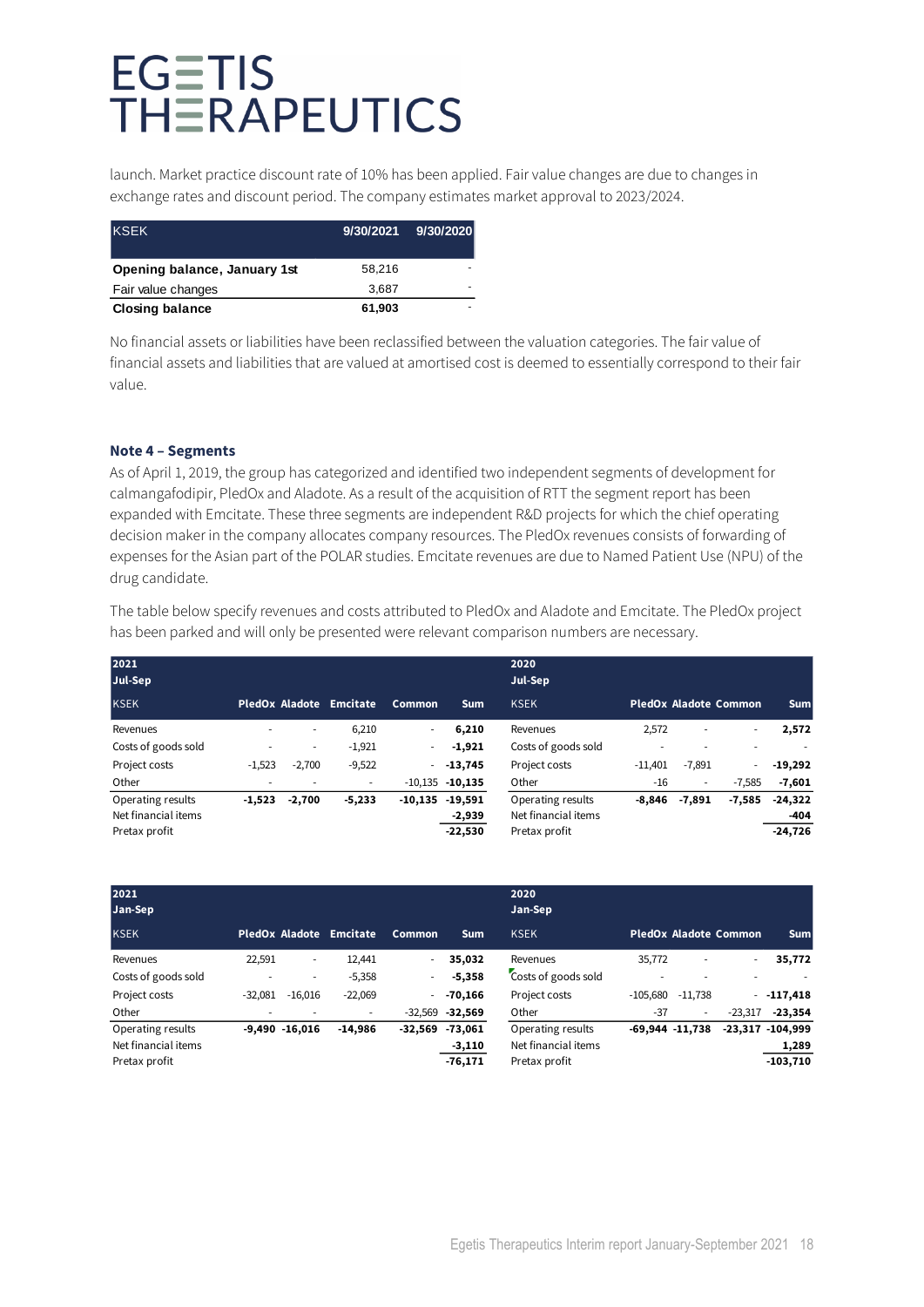| 2020                    |            |           |                                |           |            |
|-------------------------|------------|-----------|--------------------------------|-----------|------------|
| Jan-Dec                 |            |           |                                |           |            |
| <b>KSEK</b>             |            |           | PledOx Aladote Emcitate Common |           | <b>Sum</b> |
| Revenues                | 38,935     |           | 1,727                          | ٠         | 40,662     |
| Costs of sales of goods |            |           | $-1,895$                       |           | $-1,895$   |
| Project costs           | $-153,692$ | $-15.730$ | $-13,854$                      |           | $-183,276$ |
| Other                   | $-53$      | ٠         | ٠                              | $-33.834$ | $-33,887$  |
| Operating results       | $-114.809$ | $-15,730$ | $-14,022$                      | -33,834   | $-178,395$ |
| Net financial items     |            |           |                                |           | $-725$     |
| Pretax profit           |            |           |                                |           | $-179.120$ |

#### **Revenues by country area**

Revenues to Japan are attributable to the segment PledOx and revenues to other countries are attributable to the segment Emcitate. The PledOx segment has only a single customer who account for all revenues reported. Revenues from this single customer amounts to KSEK 22,591 (33,201) for the period. In the Emcitate segment revenues from two countries account for more than 10% of the segment's sales.

| <b>KSEK</b>     | 2021    | 2020                     | 2021    | 2020                     | 2020    |
|-----------------|---------|--------------------------|---------|--------------------------|---------|
| <b>Country</b>  | Jul-Sep | Jul-Sep                  | Jan-Sep | Jan-Sep                  | Jan-Dec |
| Japan           |         | 2,572                    | 22,591  | 35,772                   | 38,935  |
| France          | 976     | $\overline{\phantom{0}}$ | 2,374   | $\overline{\phantom{a}}$ |         |
| Spain           | 1,190   | -                        | 2,894   |                          |         |
| Sweden          | 140     | -                        | 1,040   | -                        | 87      |
| Other countries | 3,904   | -                        | 6,133   |                          | 1,640   |
| Total           | 6.210   | 2.572                    | 35,032  | 35,772                   | 40,662  |

### **Turnover by type of revenue**

|                  | 2021    | 2020                     | 2021    | 2020                     | 2020    |
|------------------|---------|--------------------------|---------|--------------------------|---------|
| <b>KSEK</b>      | Jul-Sep | Jul-Sep                  | Jan-Sep | Jan-Sep                  | Jan-Dec |
| Re-invoicing of  |         |                          |         |                          |         |
| costs to Solasia |         | 2.572                    | 22,591  | 35,772                   | 38,935  |
| Sales of goods   | 6.210   | $\overline{\phantom{0}}$ | 12.441  | $\overline{\phantom{a}}$ | 1.727   |
| Total            | 6,210   | 2,572                    | 35,032  | 35,772                   | 40,662  |

### **Note 5 – Changes in financial liabilities due to financing activities**

The below table presents a reconciliation of changes in liabilities divided by cash-flow and non-cash flow activities due to lease liabilities and other liabilities that are classifieds financing activities.

|                        |        |          | No affect on cash flow                                                       |       |           |
|------------------------|--------|----------|------------------------------------------------------------------------------|-------|-----------|
|                        |        |          | 12/31/2020 Cash flow Acquisition of business New lease agreements            |       | 9/30/2021 |
| Lease liablilities     | 4,666  | -992     |                                                                              | 845   | 4,519     |
| Other liabilities      | 15,000 | $-5,625$ |                                                                              |       | 9,375     |
| <b>Closing balance</b> | 19,666 | $-6,617$ | ٠                                                                            |       | 13,049    |
|                        |        |          |                                                                              |       |           |
|                        |        |          | No affect on cash flow                                                       |       |           |
|                        |        |          | 12/31/2019 Cash flow Acquisition of business Transition to IFRS 16           |       | 9/30/2020 |
| Lease liablilities     |        | $-160$   |                                                                              | 243   | 82        |
| <b>Closing balance</b> |        | $-160$   | $\blacksquare$                                                               | 243   | 82        |
|                        |        |          | No affect on cash flow                                                       |       |           |
|                        |        |          | 12/31/2019 Cash flow Acquisition of business New lease agreements 12/31/2020 |       |           |
| Lease liablilities     | 117    | $-215$   |                                                                              | 4,764 | 4,666     |
| Other liabilities      | 0      | 0        | 15,000                                                                       |       | 15,000    |
| <b>Closing balance</b> | 117    | $-215$   | 15,000                                                                       | 4,764 | 19,666    |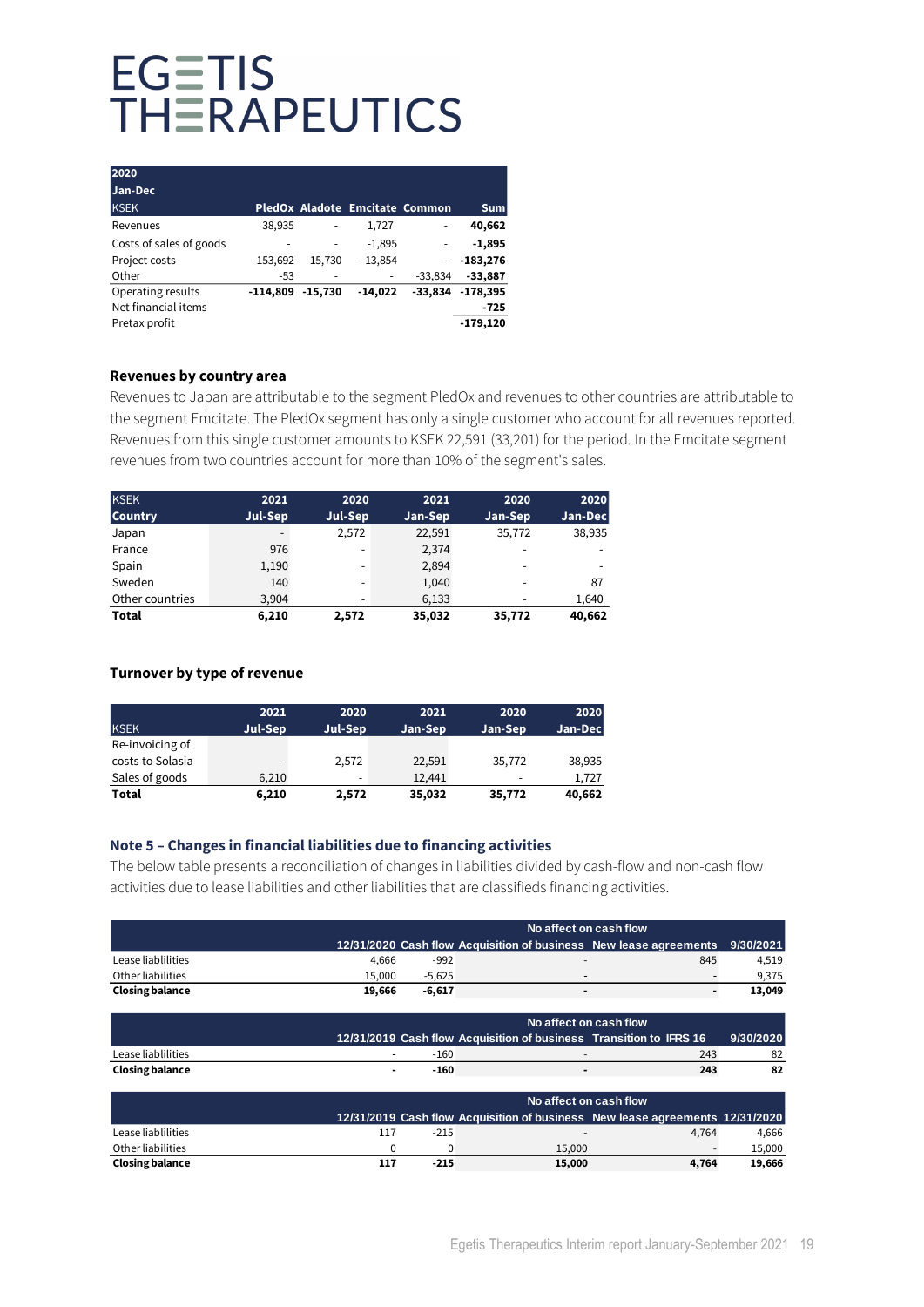#### **Note 6 – Related party transactions**

Peder Wahlberg is consulting the company and has invoiced the company KSEK 982, during 2021.

#### **Note 7 –Key ratios definitions**

#### **Ratios that have been calculated according to IFRS**

Earnings per share. Net income divided by average number of shares before dilution.

Number of shares at end of period. The number of outstanding shares before dilution at the end of the period.

Number of shares after dilution. The number of issued shares after dilution effect of potential shares at end of period.

Average number of shares during the period. Average number of outstanding shares before dilution for the period.

Average number of shares during the period after dilution. Average number of issued shares after dilution effect of potential shares.

### **Ratios that have not been calculated in accordance with IFRS**

The company defines the below ratios as follows.

Equity ratio, % The period's closing equity divided by the period's closing balance sheet. The company uses the alternate ratio Equity as it shows the proportion of total assets represented by shareholders' equity and has been included to allow investors to assess the company's capital structure.

Return on equity, % Net income divided by shareholders' equity. The company uses the alternate key figure Return on equity, % because the company believes that the key ratio gives investors a better understanding of the return generated on the total capital that the shareholders have invested in the Company.

Cash flow from operations per share. Cash flow from operating activities divided by the average number of shares outstanding at the end of the period. The company uses the alternate key figure Cash flow from operations per share because the Company believes that the key ratio gives investors a better understanding of the company's cash flow in relation to its number of shares adjusted for changes in the number of shares outstanding during the period.

Equity per share. Equity divided by number of shares outstanding at the end of the period. Outstanding stock options and warrants are only considered if they are "in the money". The company uses the alternate key ratio equity per share because the Company believes that the key ratio gives investors a better understanding of the historical return per share adjusted for changes in the number of shares outstanding during the period.

Number of employees (average) The average number of employees at the end of each period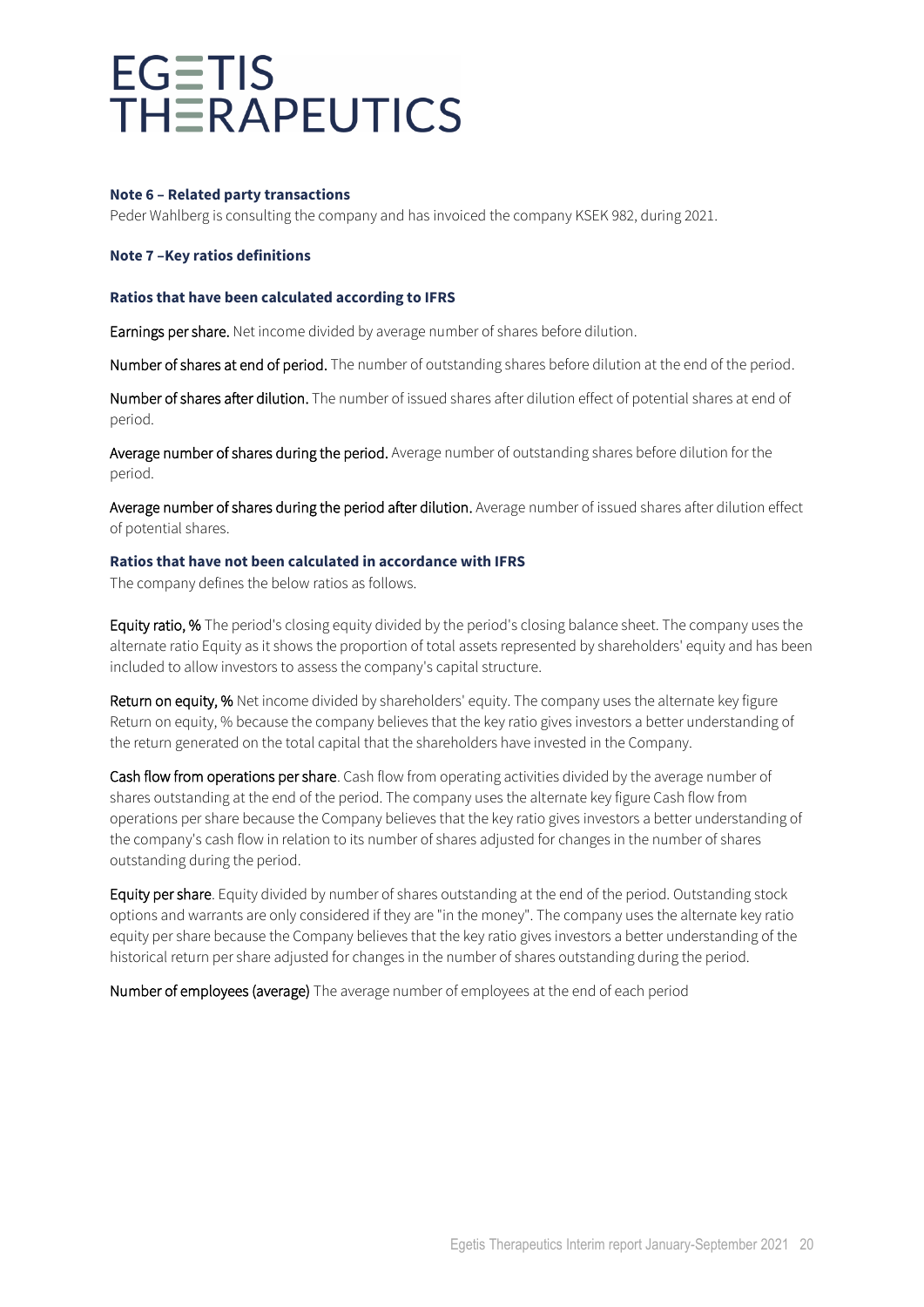|     |                                                          | 2021       | 2020       | 2020       |
|-----|----------------------------------------------------------|------------|------------|------------|
|     |                                                          | Jan-Sep    | Jan-Sep    | Jan-Dec    |
| A   | Equity, KSEK                                             | 554.410    | 141,433    | 629,627    |
| B   | Balance sheet total, KSEK                                | 777,377    | 164,000    | 893,967    |
| A/B | Equity ratio %                                           | 71%        | 86%        | 70%        |
| A   | Net result, KSEK                                         | $-76,171$  | $-103,710$ | $-179,120$ |
| B   | Equity, KSEK                                             | 554,410    | 141,433    | 629,627    |
| A/B | Return on equity, %                                      | neg.       | neg.       | neg.       |
| A   | Cash flow from operating activities, KSEK                | $-104.131$ | $-95.616$  | $-134.639$ |
| B   | Average number of shares under the period, before        | 165,069    | 53,533     | 67,391     |
| A/B | Cash flow from operating activities per shares, SEK      | $-0.6$     | $-1.8$     | $-2.0$     |
| A   | Equity, KSEK                                             | 554,410    | 141,433    | 629,627    |
| B   | Average number of shares at the end of the period before | 165,069    | 53,533     | 67,391     |
| A/B | Equity per average number of shares before dilution, SEK | 3.4        | 2.6        | 9.3        |
| A   | Equity, KSEK                                             | 554,410    | 141,433    | 629,627    |
| B   | Average number of shares at the end of the period after  | 165,069    | 53,533     | 67,391     |
| A/B | Equity per average number of shares after dilution, SEK  | 3.4        | 2.6        | 9.3        |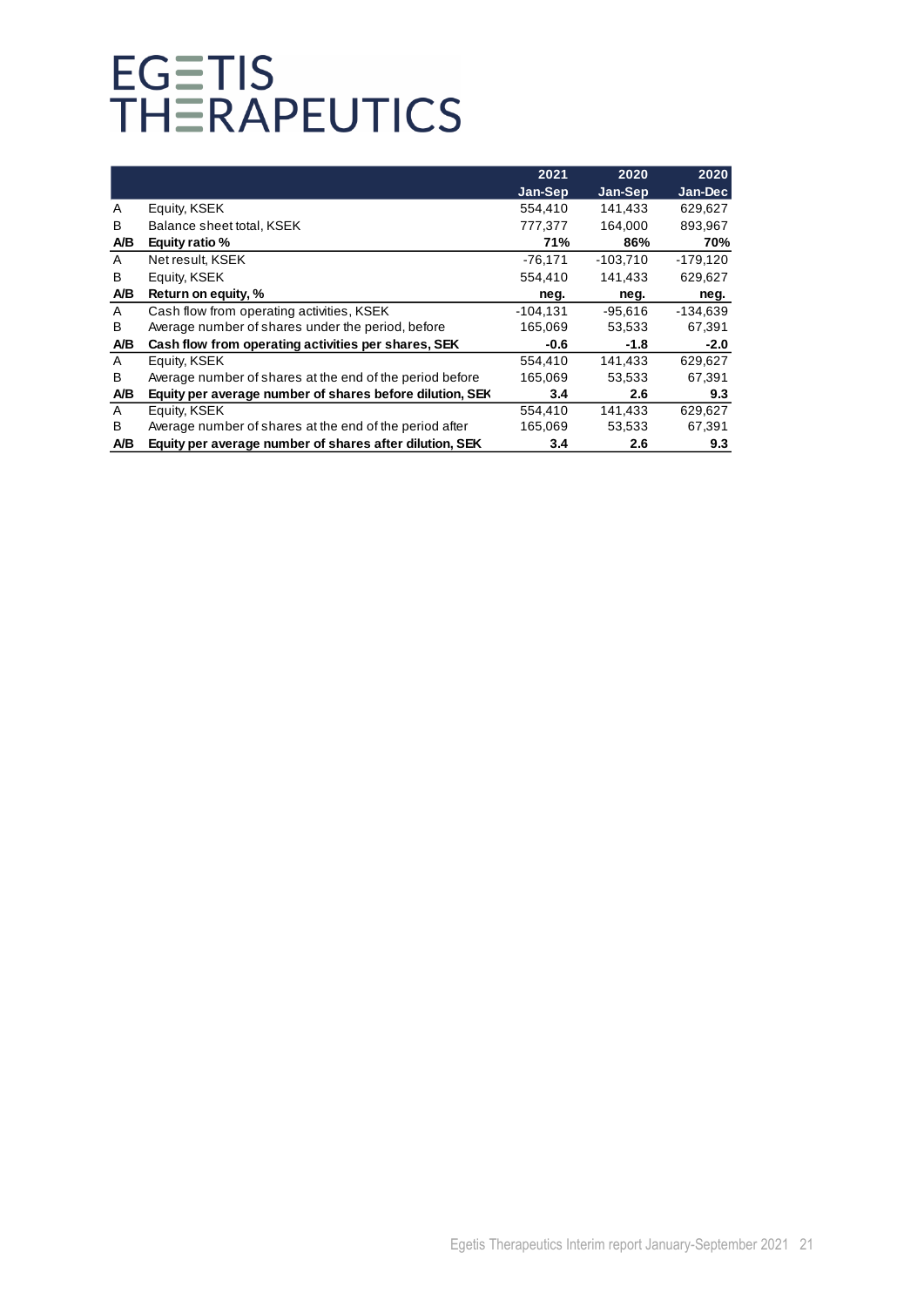### **Other information**

### **Next report**

Year-end report for the period January 1- December 31, 2021, February 17, 2022. Interim report January 1- March 31, April 26, 2022. Annual General Meeting May 10, 2022. Half-year report January 1- June 30, August 19, 2022. Interim report January 1- September 30, 2021, November 8, 2022.

This report, and further information is available on the website, www.egetis.com This report has been reviewed by the company's auditor. This is a translation of the Swedish interim report.

### **For further information, please contact**:

Nicklas Westerholm, CEO Yilmaz Mahshid, CFO E-mail: [nicklas.westerholm@egetis.com](mailto:nicklas.westerholm@egetis.com) E-mail[: yilmaz.mahshid@egetis.com.](mailto:yilmaz.mahshid@egetis.com)

This information is such information as Egetis Therapeutics AB (publ.) is obliged to disclose in accordance with EU market abuse regulation and the Securities Markets Act. The information was submitted, through the above contact persons, for publication on November 4, 2021, at 8.00 am (CET).

Egetis Therapeutics AB (publ.) Klara Norra kyrkogata 26, 111 22 Stockholm Org.nr. 556706-6724 Phone: +46(0)8-679 72 10 www.egetis.com

### **Analysts who follow Egetis Therapeutics**

ABGSC, Adam Karlsson Carnegie, Ulrik Trattner Pareto Securities, Dan Akschuti Redeye, Kevin Sule Rx Securities, Dr. Joseph Hedden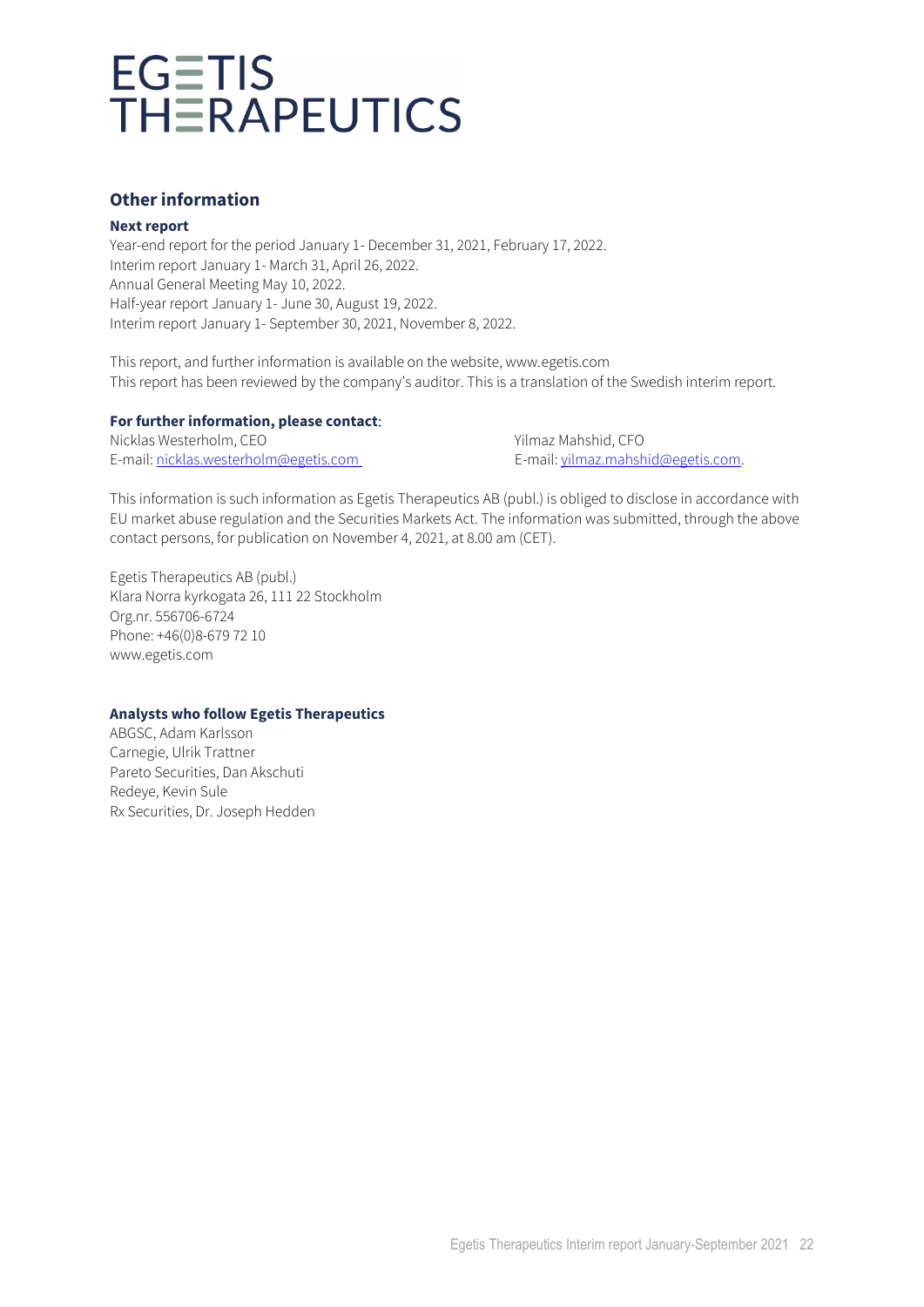### **Certification**

This interim report for the January-September 2021 period provides a true and fair overview of the parent's and group's business activities, financial position, and results of operations, and describes significant risks and uncertainties to which the companies in the group are exposed.

Stockholm, November 4, 2021.

| Thomas Lönngren       | Elisabeth Svanberg |
|-----------------------|--------------------|
| Chairman of the board | Board member       |
|                       |                    |
|                       |                    |
|                       |                    |
| Gunilla Osswald       | Mats Blom          |
| Board member          | Board member       |
|                       |                    |
|                       |                    |
|                       |                    |

| Peder Walberg | Nicklas Westerholm |
|---------------|--------------------|
| Board member  | CEO                |